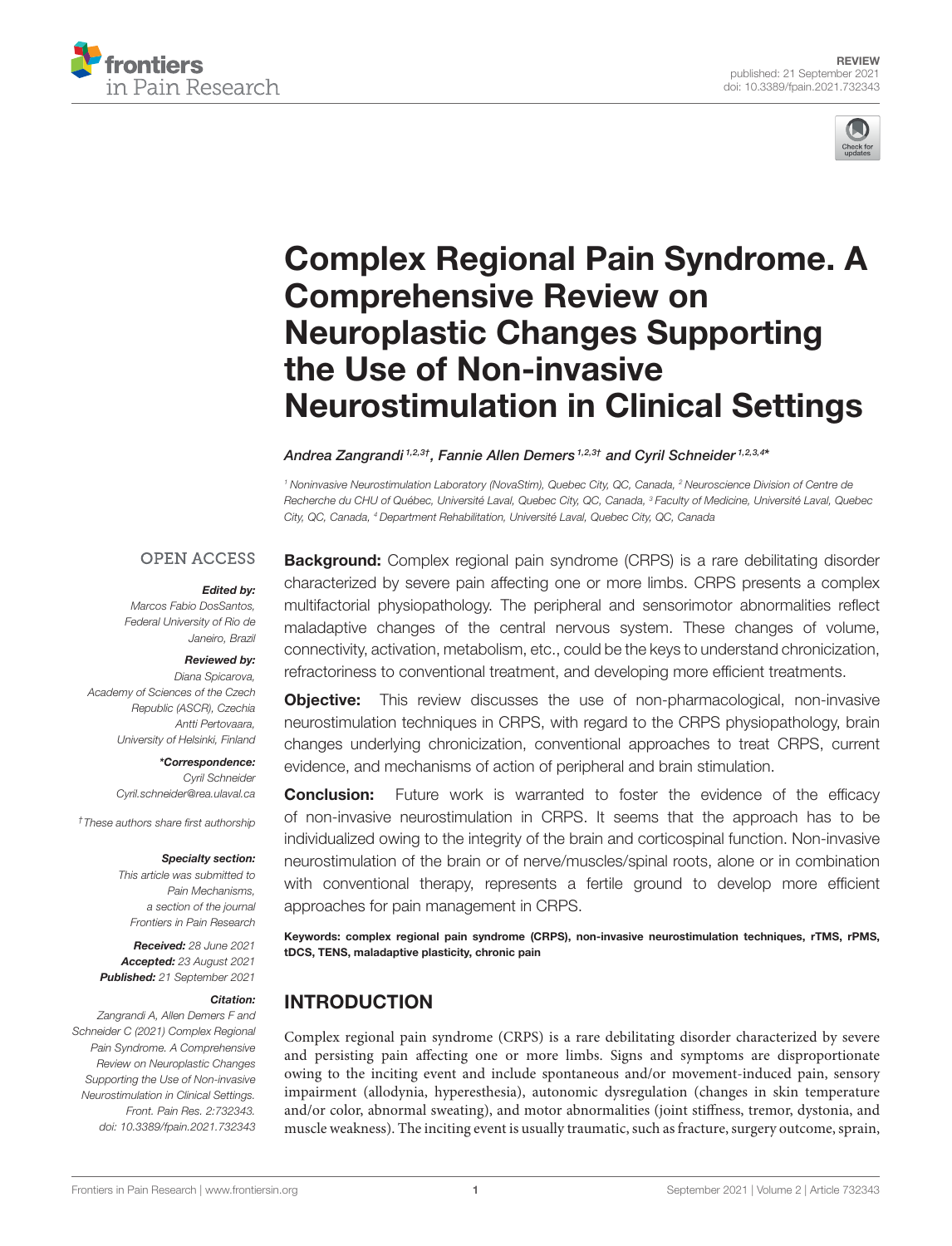or contusion, but in ∼10% of cases, the precipitating cause remains unknown. CRPS is divided into two main categories based on the absence (type I, 90% of cases) or presence (type II) of nerve lesion at the periphery [\(1\)](#page-10-0). A third type ("Not Otherwise Specified, or "NOS") includes patients who do not fulfill the diagnosis criteria, but whose signs and symptoms cannot be better explained by another diagnosis [\(2\)](#page-10-1). Also, people who were diagnosed only at a later stage when some of the symptoms were resolved can enter the NOS category (although retrospective inspection of medical history shows that they would have fulfilled all criteria for CRPS diagnosis if only they had been assessed at an earlier stage). Due to the variety and complexity of its symptoms and the initial lack of recognition as a disease, CRPS was historically referred to different names [e.g., reflex sympathetic dystrophy, RSD; algodystrophy; causalgia; shoulder-hand syndrome; etc., refer to Merskey [\(3\)](#page-10-2)]. The 1994 International Association for the Study of Pain (IASP) adopted the appellation of CRPS and affined the diagnosis by establishing specific descriptive criteria. The latter was then improved by the "Budapest Criteria" (refer to **[Table 1](#page-1-0)**) [\(2\)](#page-10-1), which are in use even today to diagnose CRPS [\(4,](#page-10-3) [5\)](#page-10-4).

Complex regional pain syndrome mostly occurs in the age range of 40–70 years (median of 46 years), three to four times more frequently in women [\(6\)](#page-10-5) and rarely in children (<10% of cases, usually in early adolescence) [\(7\)](#page-10-6). CRPS worldwide prevalence varies from 5.5 to 26.2 per 100,000 persons per year [\(8,](#page-10-7) [9\)](#page-10-8). The upper limb is more often affected (almost 60% of cases) than the lower limb and most cases resolve within the first year [\(10\)](#page-10-9). But CRPS evolves into a chronic condition in 15–20% of cases, hindering daily life activities and overall quality of life and

<span id="page-1-0"></span>TABLE 1 | The "Budapest Criteria" for complex regional pain syndrome (CRPS) diagnosis\*.

- 1. Continuing pain, which is disproportionate to any inciting event
- 2. Must report at least one symptom on three of the four following categories (clinical diagnosis) OR in all four (research purpose):

Sensory hyperesthesia and/or allodynia Vasomotor: temperature asymmetry and/or skin color changes and/or skin color asymmetry

Sudomotor/edema: edema and/or sweating changes and/or sweating asymmetry

Motor/trophic: decreased range of motion and/or motor dysfunction (weakness, tremor, dystonia) and/or trophic changes (hair, nail, skin)

3. Must display at least one sign at the time of evaluation in two or more of the following categories (clinical criteria and research purpose):

Sensory: evidence of hyperalgesia (to pinpricks) and/or allodynia (to light touch and/or temperature sensation and/or deep somatic pressure and/or joint movement)

Vasomotor: evidence of temperature asymmetry (>1°C) and/or skin color changes and/or asymmetry

Sudomotor/edema: evidence of edema and/or sweating changes and/or sweating asymmetry

Motor/trophic: evidence of decreased range of motion and/or motor dysfunction (weakness, tremor, dystonia) and/or trophic changes (hair, nail, skin)

4. There is no other diagnosis that better explains the signs and symptoms

Taken from Harden et al. [\(2\)](#page-10-1). \*Diagnosis of CRPS requires to meet all four criteria.

preventing 31% of these cases to be back to work 2 years after the onset of symptoms [\(11](#page-10-10)[–15\)](#page-10-11).

To date, the pathophysiology of CRPS remains largely discussed as multifactorial [\(16\)](#page-10-12). Peripheral sensitization, dysregulation of the autonomic nervous system, and immune dysfunction are known to contribute to the occurrence and development of the syndrome. However, the prevalence and intensity of each mechanism involved can vary between patients and over time, thus laying the stress on the difficulty to treat CRPS and the need for individualization of therapeutic approaches [\(16,](#page-10-12) [17\)](#page-10-13). A growing line of research points out that autonomic and sensorimotor disturbances should be viewed as a manifestation of underlying plastic changes that occur in the central nervous system (CNS) [\(18–](#page-10-14)[20\)](#page-10-15) and which might be also responsible for the evolution of CRPS into a chronic condition.

The present review discusses the use of non-pharmacological non-invasive neurostimulation techniques in CRPS, with regard to CRPS physiopathology, brain changes underlying chronicization, conventional approaches to treat CRPS, current evidence, and mechanisms of action of peripheral and brain stimulation.

# OVERVIEW OF CRPS PHYSIOPATHOLOGY

# Peripheral Changes and Central **Sensitization**

The inciting trauma of CRPS is usually responsible for the inflammation and the immune cascade that trigger the proliferation of connective tissue cells associated with contracture and of keratinocytes that produce inflammatory cytokines; the inflammatory cytokines activate osteoblasts and osteoclasts responsible for the formation and resorption of the bones. This results in less bone density and sensitization of peripheral nociceptors in CRPS, i.e., a lower pain threshold. Precisely, some C-fibers (nociceptive afferents), which usually only transmit nociceptive information from periphery to spinal cord, begin to produce inflammatory neuropeptides (e.g., Psubstance); these neuropeptides activate mast cells that release in turn chemical mediators associated with the acute phase symptoms, such as the edema, the skin red coloring and warmth, or hair growth [\(21,](#page-10-16) [22\)](#page-10-17). It follows oxidative stress for the patient in the acute phase, as denoted by a higher number of oxygen free and hydroxyl radicals in the saliva and serum [\(23\)](#page-10-18). At the chronic stage (symptoms present for 6 months and more), pro-inflammatory factors are still present, but it is reported that the inflammatory profile (presence, among others, of interleukins 1 and 6 in the cerebrospinal fluid and interleukins 1, 2, 4, and 7 in blood samples) is different than during the acute phase (symptoms from <6 months; the presence of interleukins 8 and TNFα receptors I and II in the blood) [\(24\)](#page-10-19). Neurogenic inflammation is also reported in parallel with CNS changes and reciprocal influences are suspected, likely the former influencing the latter in the acute phase and the reverse in the chronic phase [\(25\)](#page-10-20). For example, at a spinal level, sustained neuropeptide signaling and inflammatory mediators induce persistent central sensitization,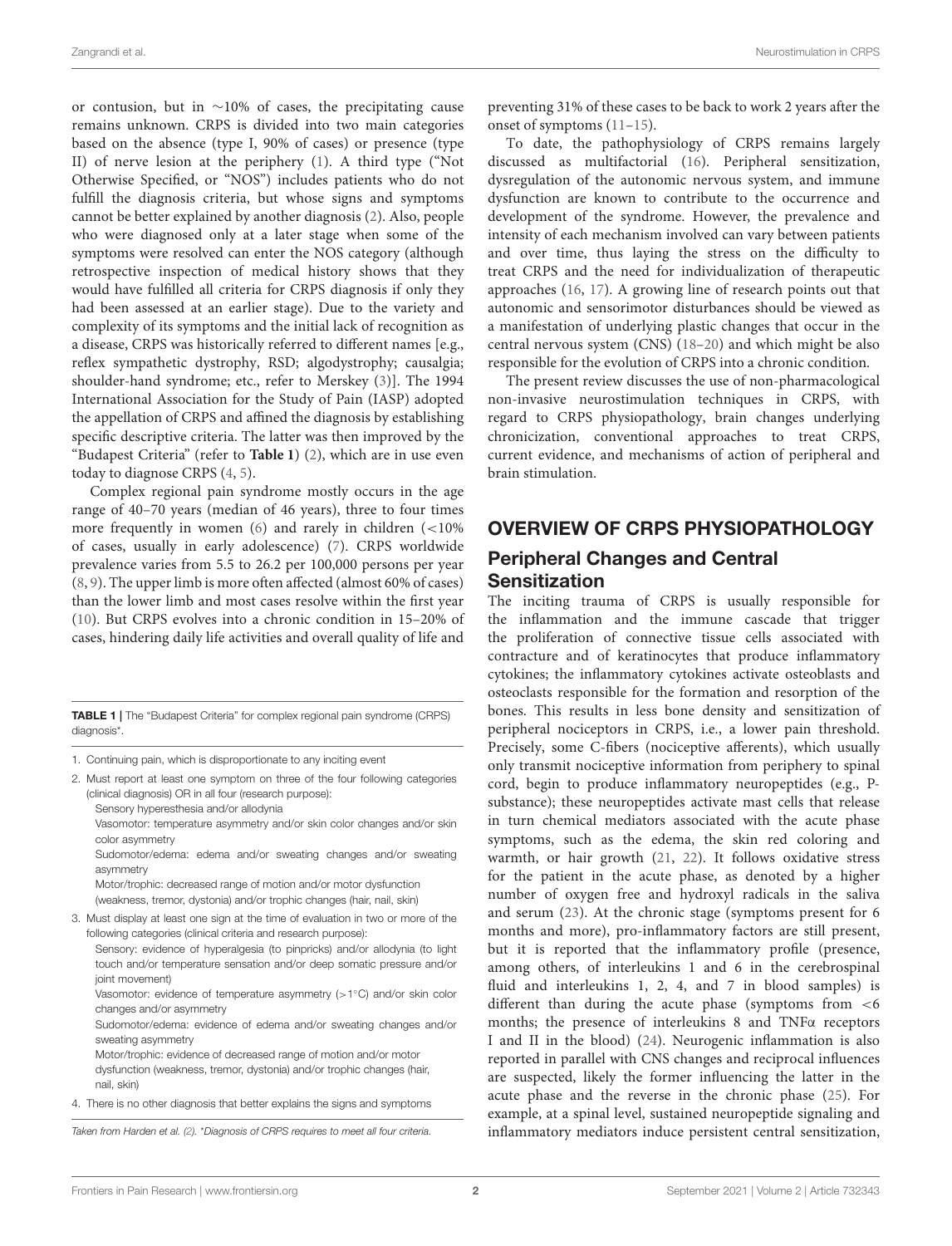which could contribute to the chronicization of pain symptoms [\(26,](#page-10-21) [27\)](#page-11-0).

It is noteworthy that cutaneous innervation seems affected even in type-1 CRPS (no nerve lesion) as reflected by lower axonal density [\(28\)](#page-11-1), lower C-fiber and Aδ-fiber density, and changes in hair follicles and sweat glands innervation [\(29\)](#page-11-2). In that vein, it was suggested that a minimal distal nerve injury (not detectable) could be the initial trigger for the cascade of events leading to CRPS [\(16,](#page-10-12) [28\)](#page-11-1), thus likely explaining why some people do not recall any inciting trauma of their CRPS.

# Dysregulation of the Autonomic Nervous System

CRPS has been considered for a long time as hyperactivity of the autonomic nervous system. This was because of the changes in skin color, temperature, and sweating, and because people were diagnosed with CRPS, only if symptoms were reduced by a stellate ganglion block or by a sympathetic block of the lumbar chain [\(1,](#page-10-0) [5,](#page-10-4) [30\)](#page-11-3). Whether the autonomic nervous system is involved in CRPS pathophysiology is controversial, some authors have reported sympathetic dysfunction in the acute phase and its normalization over 3 months [\(31,](#page-11-4) [32\)](#page-11-5), others reported a normal activity or an increase [\(1,](#page-10-0) [33–](#page-11-6)[35\)](#page-11-7). This warrants studies on that topic because dysregulation of the autonomic nervous system may at least contribute to state changes (warm vs. cold limb) that cannot be only due to local inflammation [\(30,](#page-11-3) [36\)](#page-11-8).

# Immune Dysfunction

In the last decade, research has revealed that antibodies (e.g., of adrenergic and cholinergic receptors) could be present in the serum samples of people with CRPS. This suggests that the immune system could contribute to CRPS chronicization [\(37–](#page-11-9) [39\)](#page-11-10). Research in this field is booming and the upcoming evidence ought to be considered in future reviews.

# UNDERSTANDING BRAIN CHANGES IN **CRPS**

This section deals with the neuronal maladaptive plasticity reported in CRPS and the neuroanatomical and functional changes studied by neuroimaging techniques and transcranial magnetic stimulation (TMS), respectively. Most changes in CRPS are presented in **[Table 2](#page-2-0)** and are illustrated in **[Figure 1](#page-3-0)**.

# Neuronal Maladaptive Plasticity and Relation to NMDA Receptors

Neuronal plasticity is the capacity of neurons to modulate the efficacy of their synaptic connections with other elements of the CNS (neurons, glial cells). Long-term potentiation (LTP) and long-term depression (LTD) characterize, respectively, the increase and the decrease of synaptic strength. LTP and LTD act via, e.g., isotopic receptors of glutaminergic N-methyl-Daspartate (NMDA), which works as gates for massive inflows of calcium ions in the post-synaptic neuron when previously depolarized [\(70\)](#page-12-0). The duration of these changes (LTP or LTD) can be influenced by some neuromodulators, such as dopamine, <span id="page-2-0"></span>TABLE 2 | Brain changes reported in CRPS.

#### Changes of volumes and maps (decrease ↓ or increase ↑)

↓ Gray matter volume in right anterior insula, OFC, right ventral PFC, CC, inferior PL, SMA, nucleus accumbens, putamen [\(40–](#page-11-11)[43\)](#page-11-12)

↑ Gray matter volume in the M1 contralateral to CRPS hand, dorso-medial PFC, right hypothalamus, bilateral dorsal putamen, choroid plexus [\(42,](#page-11-13) [44\)](#page-11-14)

= or ↓ Extent of CRPS hand maps in the contralateral S1 and in M1 [\(18,](#page-10-14) [45–](#page-11-15)[51\)](#page-11-16)

↑ Shifting of CRPS hand map in the contralateral S1 [\(18\)](#page-10-14)

#### Changes of connectivity, activation, metabolism

Alteration or decrease  $($  $\downarrow$ ) or no change (=)

- ↓ Default mode network [\(52](#page-11-17)[–54\)](#page-11-18)
- ↓ Connectivity to sensorimotor cortices [\(41\)](#page-11-19)
- ↓ Metabolism in the M1 and dorsal PFC [\(55\)](#page-11-20)

↓ Connectivity between M1 and SPL in the hemisphere contralateral to CRPS side [\(41\)](#page-11-19)

- ↓ Connectivity between ventro-medial PFC and basal ganglia [\(40\)](#page-11-11)
- ↓ Thalamic perfusion [\(56,](#page-11-21) [57\)](#page-11-22)
- ↓ Connectivity between putamen and cerebellum [\(43\)](#page-11-12)
- ↓ Opercular activation during painful stimulation [\(58\)](#page-11-23)

↓ Pain and sensory threshold via sensitization of N-methyl-D-aspartate (glutamate) receptors [\(59\)](#page-11-24)

#### Increase (↑) or no change (=)

- ↑ Activation of M1 and SMA during movement [\(60\)](#page-11-25)
- ↑ Activation of M1 and SMA at rest [\(41\)](#page-11-19)

↑ Metabolism bilaterally in S2, mid-anterior and posterior CC, PC, PPC, cerebellum, right posterior insula, and thalamus [\(55\)](#page-11-20)

= or ↑ Amplitude and frequency of SSEP in the contralateral S1 hand area in response to stimulation on the CRPS side [\(45,](#page-11-15) [49\)](#page-11-26)

- ↓ Suppression of SSEP by paired-evoked paradigm bilaterally [\(61,](#page-11-27) [62\)](#page-11-28)
- $=$  Peak latency of SSEP [\(18,](#page-10-14) [46,](#page-11-29) [48,](#page-11-30) [49\)](#page-11-26)
- = Peak strength of SSEP [\(46,](#page-11-29) [62\)](#page-11-28)
- ↑ Connectivity between ventro-medial PFC and insula [\(40\)](#page-11-11)
- ↑ Connectivity between putamen and pre-post-central gyri [\(43\)](#page-11-12)
- ↑ Activation of PPC during painful stimulation [\(58\)](#page-11-23)

#### Changes of Neurophysiological Outcomes (decrease ↓ or no change = or increase ↑)

- ↓ Reactivity of M1-related 20-Hz rhythm to tactile stimulation [\(49,](#page-11-26) [63\)](#page-11-31)
- ↓ SICI [\(23,](#page-10-18) [50,](#page-11-32) [64\)](#page-11-33)
- ↓ LAI [\(65\)](#page-12-1)
- $=$  SAI [\(65,](#page-12-1) [66\)](#page-12-2)
- $=$  PAS [\(65\)](#page-12-1)
- $=$  Cortical silent period [\(65,](#page-12-1) [67\)](#page-12-3)
- $=$  RMT [\(64,](#page-11-33) [65,](#page-12-1) [68,](#page-12-4) [69\)](#page-12-5)
- = or ↓ MEP amplitude [\(64,](#page-11-33) [65,](#page-12-1) [67–](#page-12-3)[69\)](#page-12-5)
- $=$  or  $\uparrow$  ICF [\(64,](#page-11-33) [65\)](#page-12-1)
- ↑ I-wave facilitation [\(23\)](#page-10-18)

Acronyms of neurophysiological outcomes. SICI, short-interval intracortical inhibition; LAI, SAI, long-/short-afferent inhibition; PAS, paired associative stimulation; RMT, resting motor threshold; ICF, intracortical facilitation; I-wave, indirect wave corresponding to indirect activation of corticospinal cells (at the cell body, not directly at the axons) by transcranial magnetic stimulation.

Acronyms for structures. OFC, orbitofrontal cortex; PFC, prefrontal cortex; CC, cingulate cortex; PL, parietal lobule; SMA, supplementary motor area; M1, S1, primary motor and somatosensory cortex, respectively; SPL, superior parietal lobe; S2, secondary somatosensory cortex; PC, parietal cortex; PPC, post-parietal cortex; SSEP, somatosensory-evoked potential.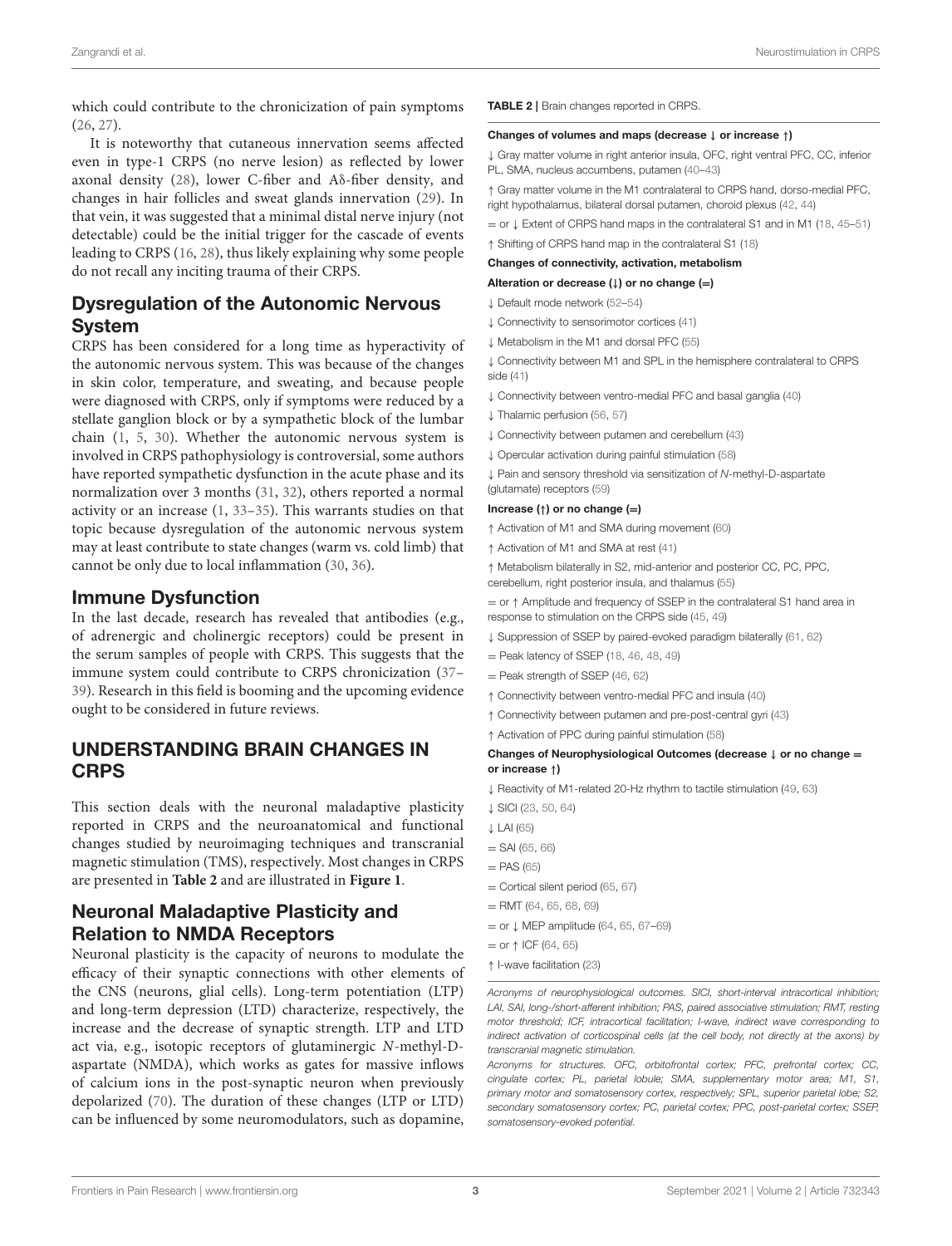

<span id="page-3-0"></span>serotonin, acetylcholine, norepinephrine [\(71–](#page-12-6)[73\)](#page-12-7). That is, the more often synaptic circuits are used, the higher will be the LTP. Thus, the more often pain pathways are activated, the lower will be the threshold to trigger pain messages. In chronic pain, the NMDA receptors lead to the activation of sensory and nociceptive pathways at a lower threshold of peripheral stimuli (a change referred to as "central sensitization") [\(74\)](#page-12-8). In CRPS, some studies showed positive results after the administration of an NMDA-antagonist, such as ketamine, either alone [\(75](#page-12-9)[–77\)](#page-12-10) or in combination with other medications [\(78\)](#page-12-11). This explains why it was suggested that glutamate NMDA receptors could play a pivotal role in brain maladaptive plasticity in CRPS [\(59\)](#page-11-24).

# Neuroimaging Studies of Brain Volumes, Activation, and Connectivity Brain Volumes

Changes in CRPS include a decrease in the gray matter volume in the right anterior insula, orbitofrontal cortex (OFC), right ventromedial prefrontal cortex (PFC), cingulate cortex, putamen, sensorimotor cortices, and parietal areas [\(40–](#page-11-11)[43\)](#page-11-12), and an increase in the gray matter volume in the two dorsal putamen, right hypothalamus, dorsomedial PFC, contralateral primary motor cortex, and choroid plexus [\(42,](#page-11-13) [44\)](#page-11-14).

#### Primary Somatosensory Cortex (S1)

Except in one study [\(45\)](#page-11-15), most magnetoencephalography (MEG), electroencephalography (EEG), or functional MRI (fMRI) data in CRPS confirmed a significant shrinking of S1 hand representation in the hemisphere contralateral to the painful side, as compared to the unaffected hand or pain-free subjects [\(18,](#page-10-14) [46](#page-11-29)[–50\)](#page-11-32). One study denoted that the center of gravity of the S1 hand area was shifted to the lip area [\(18\)](#page-10-14). EEGrecorded amplitudes of somatosensory evoked potentials (SSEPs) following median/ulnar nerve stimulation on the CRPS side showed that the S1 hand area was more responsive to peripheral signal than on the unaffected side or in pain-free people [\(49\)](#page-11-26), i.e., hyperexcitability but without any change of peak timing [\(18,](#page-10-14) [46,](#page-11-29) [48,](#page-11-30) [49\)](#page-11-26). Some fMRI studies reported a smaller activation and weaker blood-oxygen level-dependent signal (BOLD) in the CRPS-related S1 area as compared with the other side [\(46,](#page-11-29) [79\)](#page-12-12) or to pain-free subjects [\(80\)](#page-12-13), but one study did not find any between-hemisphere difference [\(58\)](#page-11-23). Somatosensory excitability was assessed by SSEP using the paired-pulse evoked suppression paradigm. This technique requires the application of two asynchronous stimulations of the median nerve at the level of the wrist, with the expectation that the amplitude of the second SSEP in S1 is significantly smaller than the first. Results showed a marked bilateral reduction of cortical disinhibition in specific tasks, as compared with that of pain-free subjects, thus supporting the dysfunction of somatosensory circuits [\(61,](#page-11-27) [62\)](#page-11-28).

#### Motor Areas

The activation of the primary motor cortex (M1) and supplementary motor area (SMA) recorded by fMRI during finger tapping with the CRPS-affected limb was shown to be increased bilaterally but more markedly on the ipsilateral side [\(60\)](#page-11-25). The technique of arterial spin labeling was used to test the motor-resting neural activity and it was found that blood perfusion in M1 and the SMA was increased in people with chronic CRPS [\(41\)](#page-11-19). Also, the technique of positron emission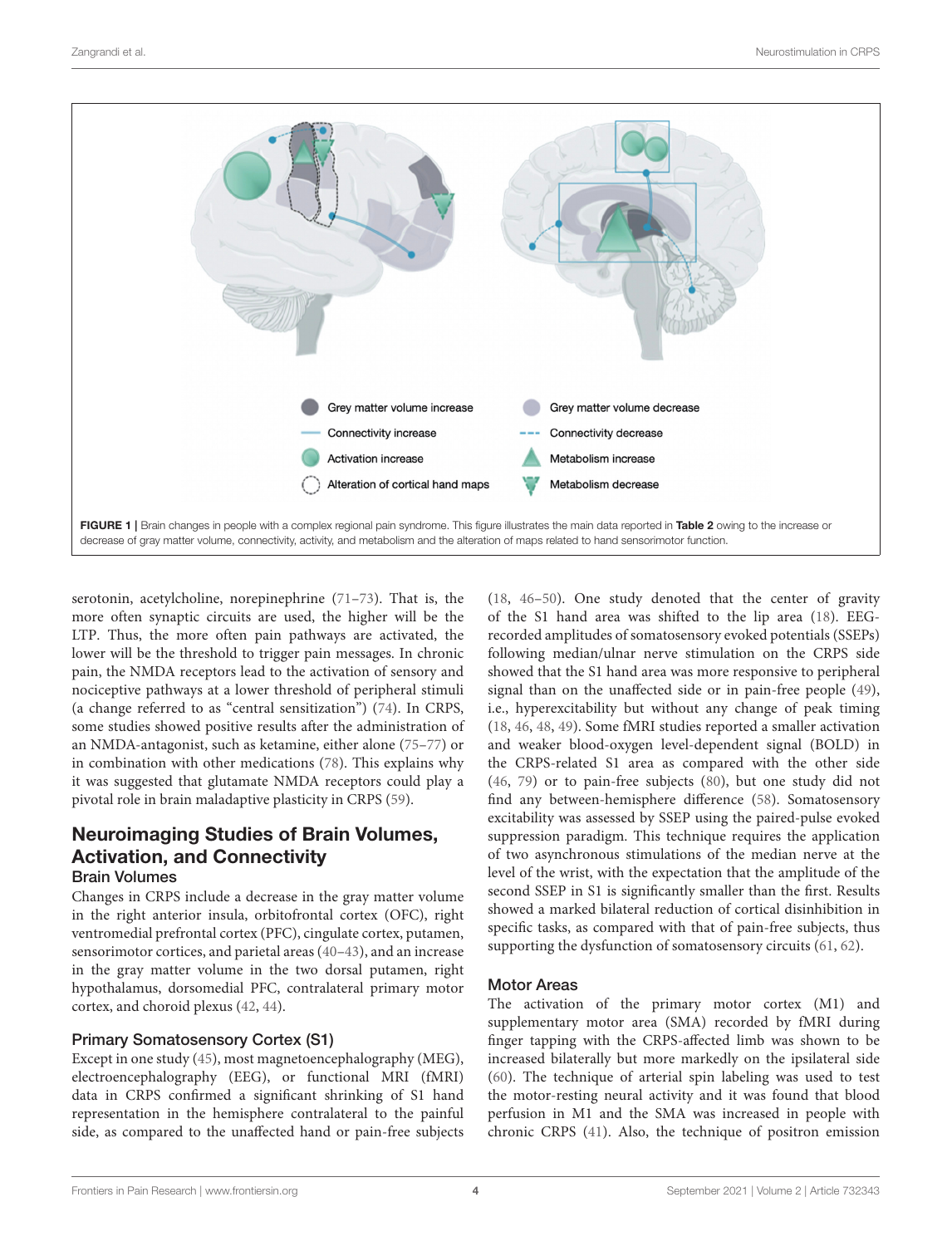tomography with F-fluorodeoxyglucose (FDG-PET) tested that the metabolism of M1 and dorsal PFC contralateral to the CRPSaffected side was decreased as compared to that in pain-free people [\(55\)](#page-11-20). Two MEG studies investigated the 20 Hz rebound of M1 in response to somatosensory stimulation, which reflects the increase of M1 excitability after a period of suppressed activity due to the somatosensory stimulation. In people with CRPS, 20- Hz oscillations did not adapt properly in response to tactile [\(49\)](#page-11-26) and noxious [\(63\)](#page-11-31) stimuli, thus suggesting the alteration of M1 inhibition processes.

#### Non-motor Areas

fMRI recordings during painful stimulation in people with CRPS denoted an increase (either contralateral to the site of stimulation or bilateral) of the responses in the posterior cingulate cortex, in parallel with a decrease of the posterior opercular cortex [\(58\)](#page-11-23). Several studies found a bilateral increase of the responses in somatosensory cortices, cingulate cortex, parietal cortex, cerebellum, as well as in the right insula and the right thalamus [\(55\)](#page-11-20). Perfusion was also decreased in the part of the thalamus contralateral to the affected limb [\(56,](#page-11-21) [57\)](#page-11-22).

#### Inter-structure Connectivity

Diffusion-tensor imaging (a technique using MRI-recorded direction of water within the myelinated fibers to reconstruct brain tractography) helped detect the increase of connectivity between the ventromedial PFC and insula, and between the putamen and pre-/post-central gyri [\(43\)](#page-11-12) and the decrease of connectivity between the ventromedial PFC and basal ganglia [\(40\)](#page-11-11) and between putamen and cerebellum [\(43\)](#page-11-12). Precisely, the involvement of the basal ganglia in the physiopathology of CRPS was recently hypothesized [\(81\)](#page-12-14). In support, it was shown that basal ganglia activation to nociceptive stimuli was increased in children [\(82,](#page-12-15) [83\)](#page-12-16) and adults with CRPS [\(58\)](#page-11-23) and that the functional linking between the intraparietal sulcus and caudate nuclei was bilaterally altered in people with CRPS [\(52\)](#page-11-17). Restingstate fMRI studies also brought about evidence of the alteration of the default mode network in CRPS [\(52](#page-11-17)[–54\)](#page-11-18).

# TMS Studies of Brain Functional Integrity

Transcranial magnetic stimulation is a reliable tool widely used to study M1 mapping and to characterize markers of M1 and corticospinal excitability in CRPS [\(84\)](#page-12-17). Some TMS outcomes were reported to be different in CRPS and others unchanged as compared to pain-free people.

#### Cortical Organization

Mapping of M1 representation by single-pulse TMS in people with type-1 CRPS showed that the affected hand had a smaller M1 representation than the unaffected with a center of gravity more variable but not significantly different between sides or compared with that in pain-free people [\(51\)](#page-11-16).

#### M1 Inhibition

TMS paradigms enable investigation of the different mechanisms of M1 inhibition, and CRPS studies showed that some inhibitory processes could be altered and others not. Paired-pulse TMS of M1 at inter-stimulus intervals below 4 ms showed that the short-interval intracortical motor inhibition (SICI, depending on GABA<sup>A</sup> receptors activity) [\(85\)](#page-12-18) was reduced either in both the hemispheres as compared to that in pain-free individuals [\(64,](#page-11-33) [68\)](#page-12-4) or only in M1 contralateral to CRSP side [\(23,](#page-10-18) [50,](#page-11-32) [86\)](#page-12-19). Of note, the cortical silent period following a motor-evoked potential (MEP) (superimposed on background isometric contraction) is a different mechanism of M1 inhibition that depends on the GABA<sub>B</sub>-receptors, and which was shown to be comparable between sides in CRPS and to pain-free subjects [\(65,](#page-12-1) [67\)](#page-12-3). Also, the long-afferent inhibition (LAI), which investigates sensorimotor integration, i.e., the inhibition of TMS-MEP by sensory afferents volley triggered by electrical stimulation of a peripheral nerve [\(85\)](#page-12-18), was shown to be reduced in M1 contralateral to the affected hand [\(65\)](#page-12-1). However, at shorter inter-stimulus intervals aiming at testing the short-afferent inhibition (SAI), the MEP reduction by median nerve stimulation was unchanged as compared to that in pain-free subjects [\(65,](#page-12-1) [66\)](#page-12-2). In addition, the paired associative stimulation (PAS), e.g., 180 pairs of nerve electric stimulation and TMS of M1, induced the same sensorimotor plasticity (MEP increase) in CRPS as in pain-free subjects [\(65\)](#page-12-1). Thus, circuits connecting S1 and M1 seem to work properly in CRPS and may not explain the differences in M1 inhibitory function and plasticity.

### M1 Facilitation

TMS studies showed controversial findings in CRPS for M1 facilitation. Indeed, paired-pulse TMS of M1 at inter-stimulus intervals over 10 ms showed that the intracortical motor facilitation (ICF, depending on NMDA glutamatergic receptors) could be comparable between sides and to that in pain-free subjects [\(64\)](#page-11-33) and significantly increased in the hemisphere contralateral to the CRPS side [\(65\)](#page-12-1).

#### M1 and Corticospinal Excitability

Among other TMS outcomes in CRPS that were unchanged between hemispheres or as compared to pain-free people are the resting motor threshold (RMT) and the amplitude of the MEP tested at 120% RMT [\(64,](#page-11-33) [65,](#page-12-1) [68,](#page-12-4) [69\)](#page-12-5). RMT is the minimal TMS intensity required to evoke five MEP  $\geq$ 50  $\mu$ V out of 10 successive trials in the target muscle at rest and it informs on the basic transsynaptic M1 excitability. The MEP amplitude informs on the corticospinal excitability and it depends on the volume of M1 tissue responding to TMS and on the synchronicity of descending volleys to excite the alpha-motoneurons in the spinal cord. Of note, the same authors showed that MEP amplitudes were either unchanged in CRPS [\(68\)](#page-12-4) and bilaterally decreased [\(67\)](#page-12-3) as compared to those in pain-free subjects (refer to **[Table 2](#page-2-0)**).

# Clinical Significance of Brain Changes

Brain changes in CRPS are extensive and they underlie multiple brain areas, and maladaptive neuronal plasticity has been evidenced as a primary cause of chronicization [\(17,](#page-10-13) [87\)](#page-12-20). Pain intensity was reported to be positively correlated with volume changes of the left posterior hippocampus and left amygdala [\(42\)](#page-11-13) and negatively correlated with volume changes of the bilateral dorsolateral PFC, putamen, and other areas associated with pain processing [\(41](#page-11-19)[–43\)](#page-11-12). Also, the shrinkage of hand S1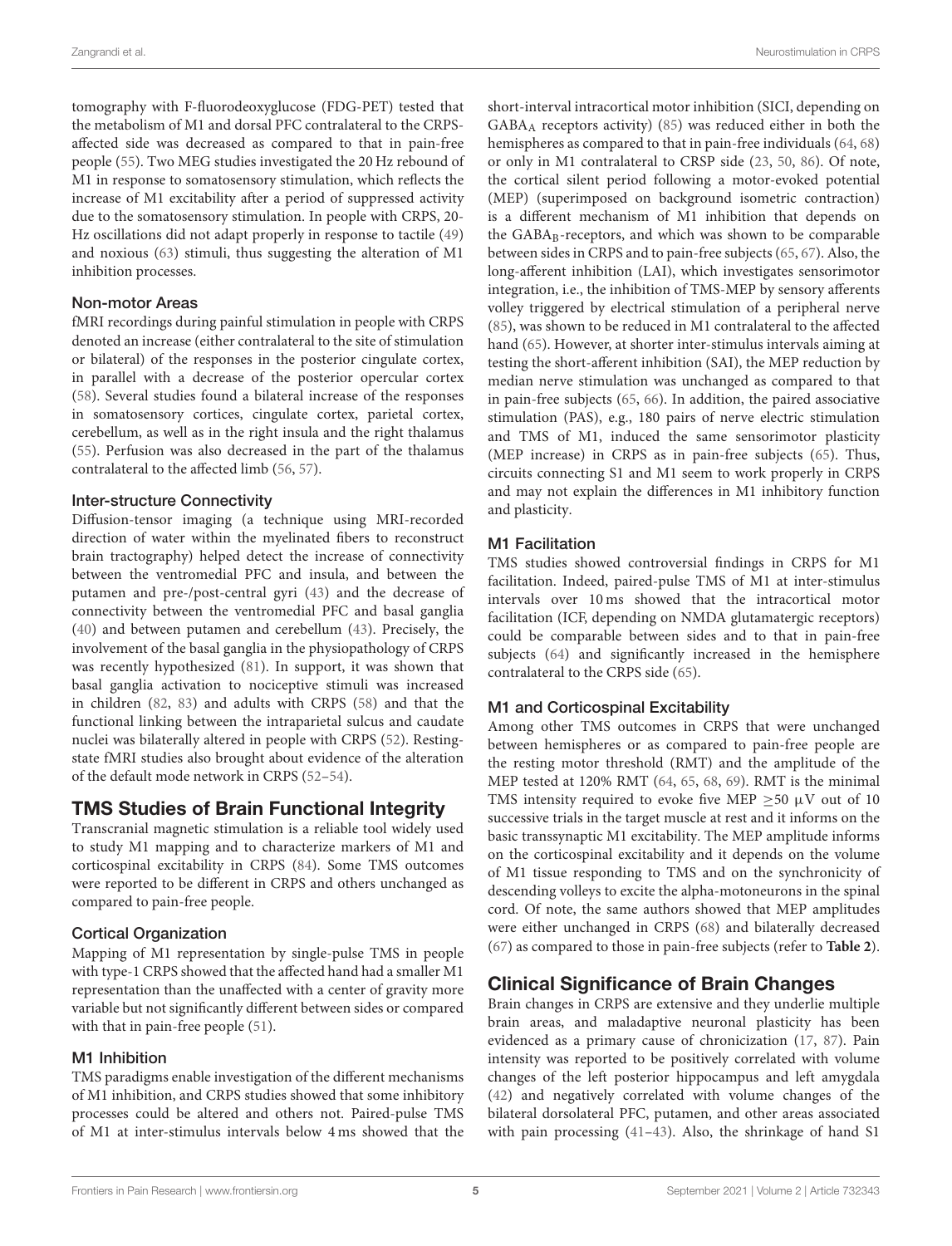representation increased with the intensity of pain and the presence of hyperalgesia [\(88\)](#page-12-21) and the motor threshold of the M1 hand area was significantly lower (higher M1 excitability) in the presence of allodynia [\(68\)](#page-12-4). Most importantly, some abnormal brain changes were found to be reversed, even normalized, concomitantly to the improvement of symptoms and CRPS resolution [\(17,](#page-10-13) [88,](#page-12-21) [89\)](#page-12-22). CRPS chronicization being related to maladaptive brain changes, it is thus legitimate to propose that improvement of the condition in individuals depends on the normalization of these brain changes.

# ARE TREATMENTS ADAPTED TO BRAIN CHANGES IN CRPS?

The previous sections deciphered that neuroanatomical and functional brain modifications in CRPS can be of clinical significance and rely on the somatosensory, motor, and emotional pathways, in one or both hemispheres (refer to **[Table 2](#page-2-0)**). Data are, however, sometimes controversial, likely due to the fact that some studies tested the acute stage, whereas others the chronic. Also, the clinical significance of brain changes remains unclear, i.e., whether they are specific to CRPS symptoms or shared with other chronic pain conditions. Thus, it is not known whether a conventional treatment that reduces a symptom influences brain maladaptive plasticity, and in other words, whether a treatment actually heals the cause or the consequence. In the latter case, improvement of the condition may only be transient, and the condition will not be resolved due to the persistence of abnormal brain functioning.

The conventional care and follow-up of CRPS are multidisciplinary with pharmacological interventions (often a combination of molecules) [\(90\)](#page-12-23), local anesthetic sympathetic blockade [\(91](#page-12-24)[–93\)](#page-12-25), ketamine injections [\(75,](#page-12-9) [76,](#page-12-26) [94,](#page-12-27) [95\)](#page-12-28), physical or occupational therapy [\(96,](#page-12-29) [97\)](#page-12-30), and psychological support [\(13,](#page-10-22) [98\)](#page-12-31). However, there is almost no clinical evidence to support these treatments [\(10,](#page-10-9) [90,](#page-12-23) [99\)](#page-12-32), being CRPS often refractory to any intervention. Also, there is no randomized clinical trial published yet to defend the multidisciplinary approach. Overall, CRPS literature remains scarce on a treatment influencing brain plasticity with clinical significance. Conventional treatments that influence sensory integration, such as rehabilitation, may be sometimes of concern because they are based on intensive movement training but people with CRPS can feel pain only by the thoughts of moving the painful part [\(100,](#page-12-33) [101\)](#page-12-34), thus creating additional discomfort that could even worsen brain changes. The question is thus whether conventional treatments in CRPS are appropriate and sufficient to normalize brain changes and improve the condition sustainably. For example, S1 and M1 map distortion in CRPS can alter sensorimotor integration as already shown in other pain conditions (e.g., phantom limb pain) [\(16\)](#page-10-12): people with CRPS take a longer time to recognize the laterality of their affected hand [\(102\)](#page-12-35) and this leads to a mismatch between sensory information and movement, thus hindering motor control and generating pain. Only an approach nurturing the brain with sensory information from the affected side, to improve sensorimotor control and without creating pain, could contribute to normalize S1 and M1 neuroplasticity and decrease CRPS severity. This has never been addressed by studies using conventional treatment regimens.

The way CRPS is treated should be revisited. Researchers should test the approaches that influence sufficiently the neuroplasticity at the origin of the improvement of the condition. The next section deals with the potential and current evidence of non-invasive neurostimulation to normalize maladaptive brain changes. It is noteworthy, however, that one size does not fit all, i.e., people experience pain differently and respond to treatment differently, thus the same treatment may not be efficient for everyone. It is suggested that individualized protocols of neurostimulation should be developed on the basis of individual brain changes in CRPS.

# NON-INVASIVE NEUROSTIMULATION IN **CRPS**

The use of non-invasive neurostimulation techniques for the management of pain is based on its potential to influence the neuronal plasticity related to the condition (brain changes exposed in the previous sections). These techniques include cortical and peripheral repetitive transcranial magnetic stimulation [rTMS, repetitive peripheral magnetic stimulation (rPMS)], transcranial direct current stimulation (tDCS), and transcutaneous electrical nerve stimulation (TENS). This section presents the rationale for plasticity and the different techniques of non-invasive neurostimulation, the current evidence in the CRPS, and proposes research and clinical prospective.

# Brain Plasticity Influenced by Non-invasive Neurostimulation

Non-invasive neurostimulation can influence cerebral plasticity and reverse maladaptive neural changes either directly by brain stimulation or indirectly via ascending pathways following peripheral stimulation of nerves, muscles, or spinal cord [\(72,](#page-12-36) [103–](#page-13-0)[106\)](#page-13-1). These techniques can be potentially implemented into interdisciplinary approaches that are precisely aimed at promoting the central reorganization at the origin of pain reduction. Compared to other invasive treatments, neurostimulation techniques offer multiple advantages. They are painless, particularly with the use of magnetic stimulation (rTMS, rPMS), and do not have side effects (or limited ones such as transient headaches for rTMS and tDCS). Especially, they can be used as add-ons to rehabilitation exercises. Indeed, neurostimulation can normalize the maladaptive brain plasticity responsible for CRPS chronicization, and this influence on plasticity primes and potentiates the effects of the task-oriented rehabilitation, thus making it possible to go beyond the gains already reached and plateaued [\(107\)](#page-13-2). It is known, furthermore, that patients with CRPS often experience kinesiophobia or fear of movement [\(101\)](#page-12-34). This said, rPMS of muscles that mimic the contraction/relaxation mechanisms and triggers movements of the CRPS limb with any pain could help reduce kinesiophobia and all the psychological stress surrounding the attempt to move,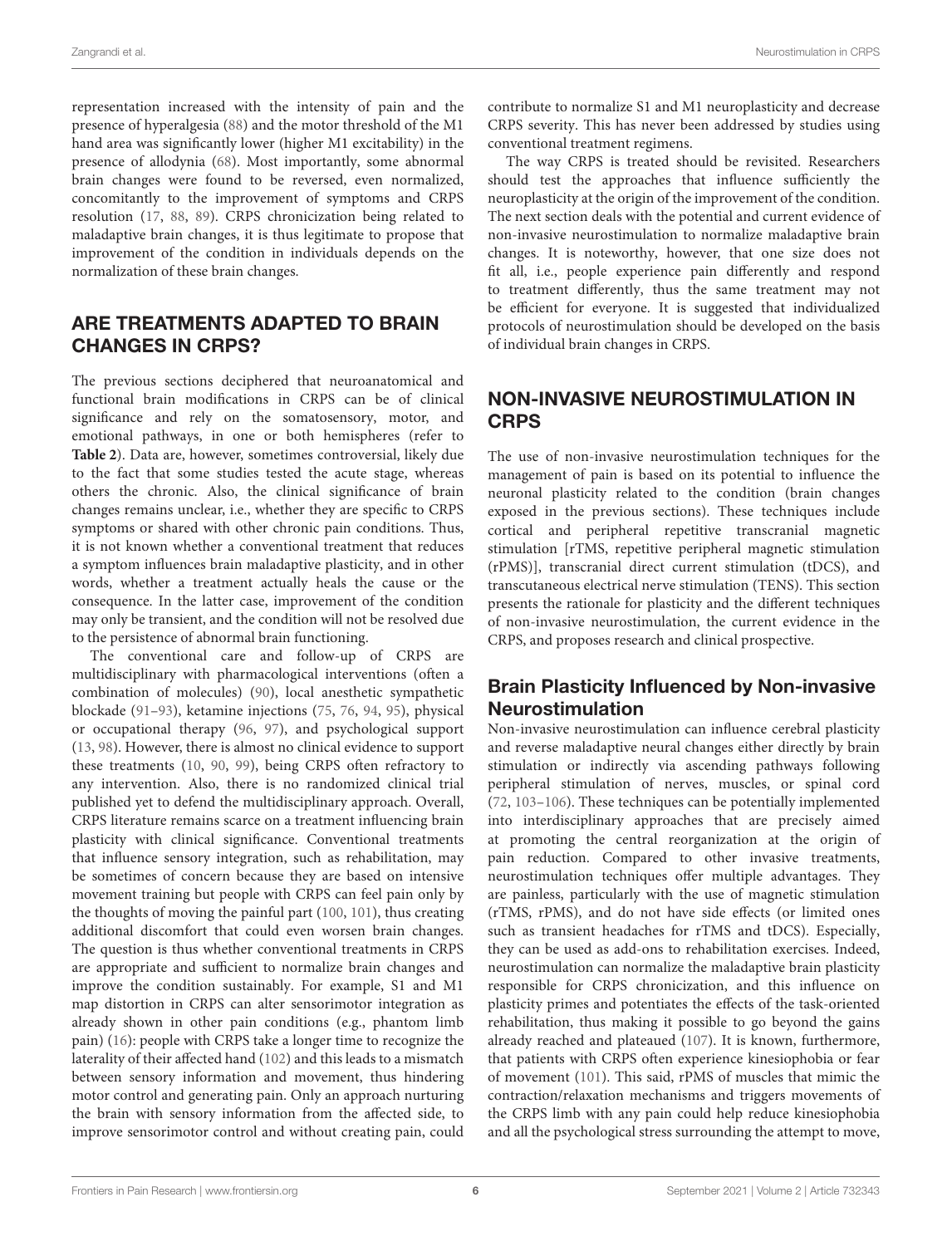thus easing at the end the compliance to therapy and its success [\(106,](#page-13-1) [107\)](#page-13-2).

# **The Different Techniques** Cortical and Peripheral Repetitive Magnetic Stimulation (rTMS, rPMS)

Repetitive magnetic stimulation consists of the administration of painless magnetic pulse trains above the brain, e.g., M1 or dorsal PFC (rTMS, T for transcranial), or at the periphery, e.g., over nerve or muscle (rPMS, P for peripheral). The manipulation of the stimulation parameters, such as the frequency (from 0.1 up to 50 Hz), train duration, inter-train interval, coil positioning over a cortical or peripheral target, enables modifying of the actual net after-effects in the neural tissues beneath the coil, i.e., depolarization or hyperpolarization/depression [for details, refer to Pell et al. [\(73\)](#page-12-7), Beaulieu and Schneider [\(108\)](#page-13-3)]. In clinical pain studies, rTMS is usually applied over M1 at subthreshold intensity (below the intensity eliciting a muscle response via the corticospinal pathway). The after-effects (LTP-like excitation or LTD-like inhibition) can last from minutes to several hours, depending on the protocol and the task tested and can induce changes of excitability and function in remote areas. Longlasting rTMS-induced analgesic effects likely rely on LTP/LTDlike mechanisms (refer to the previous section on central sensitization) via an influence on glutamatergic networks [\(109\)](#page-13-4).

rPMS is commonly applied over a spinal root, nerve, or muscle belly at a suprathreshold intensity to trigger muscle contraction [\(72\)](#page-12-36). It is hypothesized that it may recruit proprioceptive afferents directly by the depolarization of sensory fibers terminals and indirectly via the induction of repeated contractions and joint movements [\(108\)](#page-13-3). Also, due to minimal recruitment of nociceptive receptors (the magnetic pulse bypasses skin without resistance), it is painless and the proprioceptive message mediated to the brain is not contaminated by cutaneous information. Thus, rPMS mimics the contraction/relaxation process of one muscle or a group of muscles, and the pure proprioceptive information generated is coherent with the appropriate motor control to influence sensorimotor plasticity at the origin of motor improvement or pain reduction [\(108\)](#page-13-3). In support, it is shown in motor disorders or in chronic pain that rPMS influences the cortical markers with clinical significance [\(110\)](#page-13-5).

#### Transcranial Direct Current Stimulation

tDCS is administrated by means of two electrodes (the anode and the cathode) fixed on the scalp. Many studies have shown a greater reduction of pain when the anode is positioned above M1, as compared to S1 or the dorsolateral PFC [\(111,](#page-13-6) [112\)](#page-13-7). The cathode is always on the forehead, supraorbital area, contralateral to M1 stimulated. M1 stimulation by tDCS may activate corticospinal and corticothalamic projections which in turn influence the activity of regions of the diencephalon, brain stem, and spinal cord involved in pain modulation mechanisms [\(113,](#page-13-8) [114\)](#page-13-9). Specifically, studies show that the effectiveness of tDCS in relieving chronic pain and maintaining effects depends on key stimulation parameters, such as electrode position (anodal M1 montage), stimulation intensity (2 mA), duration (20 min), and the number of weekly sessions [\(111,](#page-13-6) [112\)](#page-13-7).

#### Transcutaneous Electrical Nerve Stimulation

TENS can be applied at a high frequency ( $HF > 50 Hz$ ) with subthreshold intensity (no muscle contraction) or at a low frequency (LF < 10 Hz) with suprathreshold intensity (producing muscle contraction) [\(115\)](#page-13-10). In humans, both protocols can reduce chronic pain by the generation of somatosensory inputs but their respective mechanisms of action seem different owing to different after-effects due to different frequencies used [\(116\)](#page-13-11). Also, lowintensity conventional TENS can have maximal analgesic effects homotopically, i.e., on the stimulated side, whereas high-intensity TENS can induce spatially diffused analgesic effects. It has also been shown that only high-intensity TENS produced long-lasting changes in S1 and M1 areas and in their connectivity to vmPFC, which is part of the pain inhibition descending system [\(116\)](#page-13-11). This activation of the pain inhibition systems promotes the release of endogenous opioids, thus explaining the diffuse analgesic effects [\(117–](#page-13-12)[119\)](#page-13-13).

# Current Evidence in CRPS

Fourteen studies have been published to date on the use of noninvasive neurostimulation in CRPS, either alone, or combined with other therapies. **[Table 3](#page-7-0)** details these rTMS, tDCS, rPMS, and TENS studies.

### rTMS

Three studies tested the after-effects of rTMS in people with CRPS: two studies focused on type I [\(128\)](#page-13-14) and the third on mixed types I and II CRPS [\(122\)](#page-13-15). All the three administrated rTMS over M1 were contralateral to the CRPS hand. The first two studies used 10 Hz rTMS in a single session with 10 patients or 10 sessions with 12 patients, one time a day for 10 days in a row [\(46,](#page-11-29) [128\)](#page-13-14). Precisely, Pleger et al. [\(128\)](#page-13-14) reported that pain intensity could be reduced after one rTMS session (as measured on the visual analog scale or VAS), as compared to sham stimulation, with the VAS scores being the lowest at 15 min after the end stimulation, but back to baseline at 45 min. One study [\(127\)](#page-13-16) applied rTMS as an add-on intervention of a standard pharmacological and rehabilitation treatment for 10 consecutive sessions (10 days in a row). Of note, the pharmacological and rehabilitation treatment was first administrated over a month before adding on rTMS. The authors reported a reduction of pain (scores of VAS and McGill Pain Questionnaire or MPQ) and improvements of affective and emotional scores (SF-36 and Hamilton Depression Scale) during the period of rTMS treatment, but the effects had vanished at follow-ups of 1 week and 3 months. The third study [\(122\)](#page-13-15) was conducted in a mixed cohort (CRPS types I and II). The authors used an open-label and non-randomized design to investigate the aftereffects of the priming of 10 Hz rTMS by intermittent theta burst stimulation (iTBS). The protocol of iTBS (5 Hz bursts of three pulses delivered at 50 Hz) was delivered at an intensity of 70% of the RMT and was followed immediately by the 10 Hz rTMS (10 s trains with 30 s inter-train interval) delivered at 80% RMT with the coil guided by real-time neuronavigation. A decrease in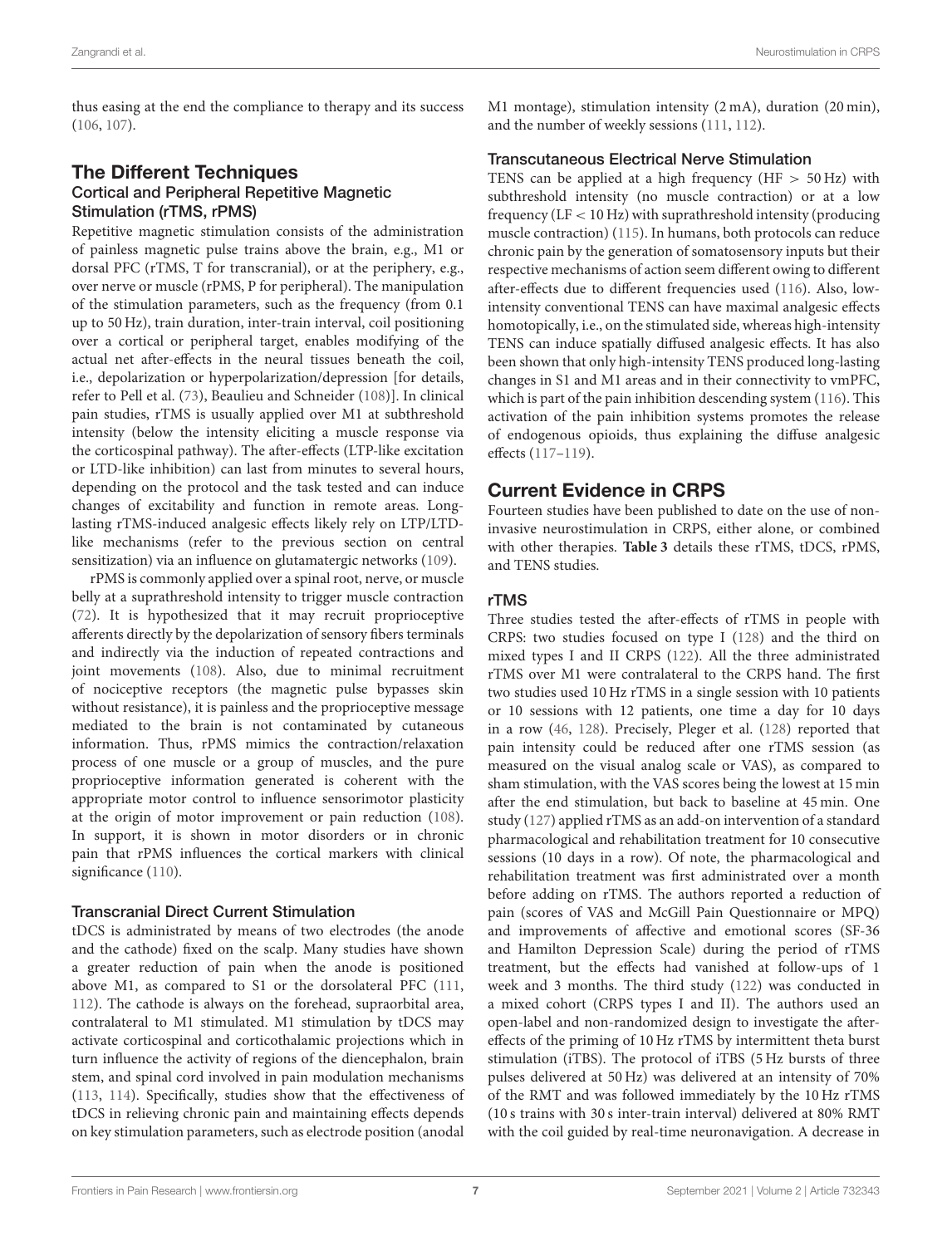<span id="page-7-0"></span>

| References                       | Study type                                                 | Population                                                                    | Intervention                          |                                                      |                                                                                                                                      |                                                                                                                  |                                                                                                                                                                                                                                                                                                  |                                                                                                                                                                                     |                                                                                                                                    |  |
|----------------------------------|------------------------------------------------------------|-------------------------------------------------------------------------------|---------------------------------------|------------------------------------------------------|--------------------------------------------------------------------------------------------------------------------------------------|------------------------------------------------------------------------------------------------------------------|--------------------------------------------------------------------------------------------------------------------------------------------------------------------------------------------------------------------------------------------------------------------------------------------------|-------------------------------------------------------------------------------------------------------------------------------------------------------------------------------------|------------------------------------------------------------------------------------------------------------------------------------|--|
|                                  |                                                            |                                                                               | Stimulation protocol Control          |                                                      | <b>Number of sessions</b>                                                                                                            | Site                                                                                                             | Parameters                                                                                                                                                                                                                                                                                       | Scales and time of<br>testing                                                                                                                                                       | <b>Outcomes reported</b>                                                                                                           |  |
| Bilgili et al. (120)             | Double-blinded.<br>placebo-controlled,<br>randomized trial | CRPS type $1(N = 30)$<br>$Exp = 15$<br>$Sham = 15$                            | $TENS + standard$<br>physical therapy | Sham stimulation $+$<br>standard physical<br>therapy | 15 Sessions.<br>frequency/week not<br>reported                                                                                       | Active electrode on the<br>dorsal aspect of the<br>forearm, passive<br>electrode on the dorsal<br>aspect of hand | 100-Hz TENS<br>(50-100 ms pulse)<br>duration) at intensity<br>below the discomfort<br>threshold, 20 min                                                                                                                                                                                          | VAS, LANSS, DN-4,<br>ROM, edema size,<br>functional capacity with<br>hand dynamometer and<br>DHI                                                                                    | Reduction of pain,<br>edema, and fingers<br><b>ROM</b>                                                                             |  |
| Bodenheim and<br>Bennett (121)   | Case report                                                | $SA Exp = 1$                                                                  | <b>TENS</b>                           | na                                                   | 24 Sessions (3<br>sessions/week, 8<br>weeks)                                                                                         | Acupuncture points                                                                                               | adjusted to patient<br>tolerance (100-µs pulse<br>width), 60 min                                                                                                                                                                                                                                 | 20-Hz TENS at intensity Clinical evaluation of pain Reduction of pain,<br>and physical outcomes                                                                                     | recovery of ankle<br>ROM, increase of<br>bone stock, and<br>reversal of atrophy                                                    |  |
| Gaertner et al.<br>(122)         | Open-label and<br>non-randomized study                     | CRPS type I and II ( $N = 21$ ) iTBS + rTMS iTBS +<br>$Exp = 6$<br>$Exp = 15$ | rTMS                                  | na na                                                | 1 Session 5 Sessions (1<br>session/day, 5 days)                                                                                      | Contralateral M1<br>Contralateral M1                                                                             | iTBS at 70% RMT (5-Hz VAS, at baseline, then<br>bursts of 3 pulses at<br>50 Hz, 2 s ON/8 s OFF,<br>$total = 600$ pulses)<br>followed immediately by<br>10-Hz rTMS at 80%<br>RMT (10-s trains, 30-s<br>inter-train interval; total<br>$= 2,000$ pulses). Total $=$<br>2,600 pulses<br>per session | after the single or the 5<br>sessions and 2 weeks<br>after                                                                                                                          | Significant pain<br>reduction after 1<br>session and 1-week<br>post-treatment;<br>however, no group<br>differences were<br>present |  |
| Houde et al. (123) Case report   |                                                            | CRPS type I<br>$Exp = 1$                                                      | Anodal tDCS Anodal<br>$tDCS + TENS$   | na na                                                | 5 Sessions (1<br>session/day, 5 days) 10 M1, TENS over painful<br>Sessions (1<br>session/day, 5 days,<br>repeated after 6<br>months) | tDCS on contralateral<br>area                                                                                    | 2-mA tDCS and 3-Hz<br>TENS (400 $\mu$ s), 25 min                                                                                                                                                                                                                                                 | VAS; at baseline, after<br>15 min of each<br>intervention, after 6<br>months from tDCS $+$<br><b>TENS only</b>                                                                      | $tDCS + TENS$ slightly<br>reduced pain intensity<br>and unpleasantness                                                             |  |
| Kesler et al. (124) Cohort study |                                                            | $RSD (N = 10)$<br>$Exp = 10$                                                  | TENS + home-based<br>physical therapy | na                                                   | Various depending on<br>the patient (4<br>sessions/day, multiple<br>days)                                                            | Over vascular supply of<br>affected extremity                                                                    | Intensity adjusted to<br>comfort, 60 min. No<br>other information<br>provided                                                                                                                                                                                                                    | Clinical evaluation of pain $N=7$ with complete<br>and physical outcomes                                                                                                            | remission within 2<br>months                                                                                                       |  |
| Krause et al. (67)               | Cohort study                                               | CRPS type $1(N = 22)$<br>$Exp = 12$<br>$Control = 10$                         | rPMS                                  | Healthy subjects                                     | 1 Session                                                                                                                            | Over C7/C8                                                                                                       | 20-Hz rPMS at 120%<br>RMT: 10 trains of 10 s<br>each, inter-train interval<br>not reported; Total =<br>2,000 pulses over<br>$\sim$ 10 min                                                                                                                                                        | Cortical and spinal MEP,<br>contra-and-ipsilateral<br>cortical silent period;<br>pre-/post-rPMS testing                                                                             | Less effective input to<br>the motor cortical<br>system                                                                            |  |
| Lagueux et al.<br>(125)          | Randomized parallel single<br>blind study                  | CRPS type $1(N = 22)$<br>$Exp = 11$<br>$Control = 11$                         | Anodal tDCS + graded<br>motor imagery | Sham stimulation $+$<br>graded motor<br>imagery      | 14 Sessions (1<br>session/day, 5<br>days/week for 2 weeks,<br>1 day/week for 4 weeks)                                                | Contralateral M1                                                                                                 | 2-mA tDCS of 20 min                                                                                                                                                                                                                                                                              | Pain perception, quality<br>of life, kinesiophobia,<br>pain catastrophizing,<br>anxiety, mood; at<br>baseline, at 6 weeks of<br>treatment and 1 month<br>after the end of treatment | No added value of<br>tDCS combined with<br>GMI for reducing pain                                                                   |  |
| Leo (126)                        | Case report                                                | $RSD Exp = 1$                                                                 | <b>TENS</b>                           | na                                                   | 2 Sessions (1<br>session/day, 22 days<br>apart)                                                                                      | Bilaterally at<br>acupuncture points                                                                             | 4-Hz TENS at intensity<br>below pain threshold,<br>30 s for each point                                                                                                                                                                                                                           | Pain and right upper<br>extremity ROM; at<br>baseline and after each<br>session                                                                                                     | Reduction of pain and<br>increased ROM at<br>painful, improvements<br>still present at 3<br>months                                 |  |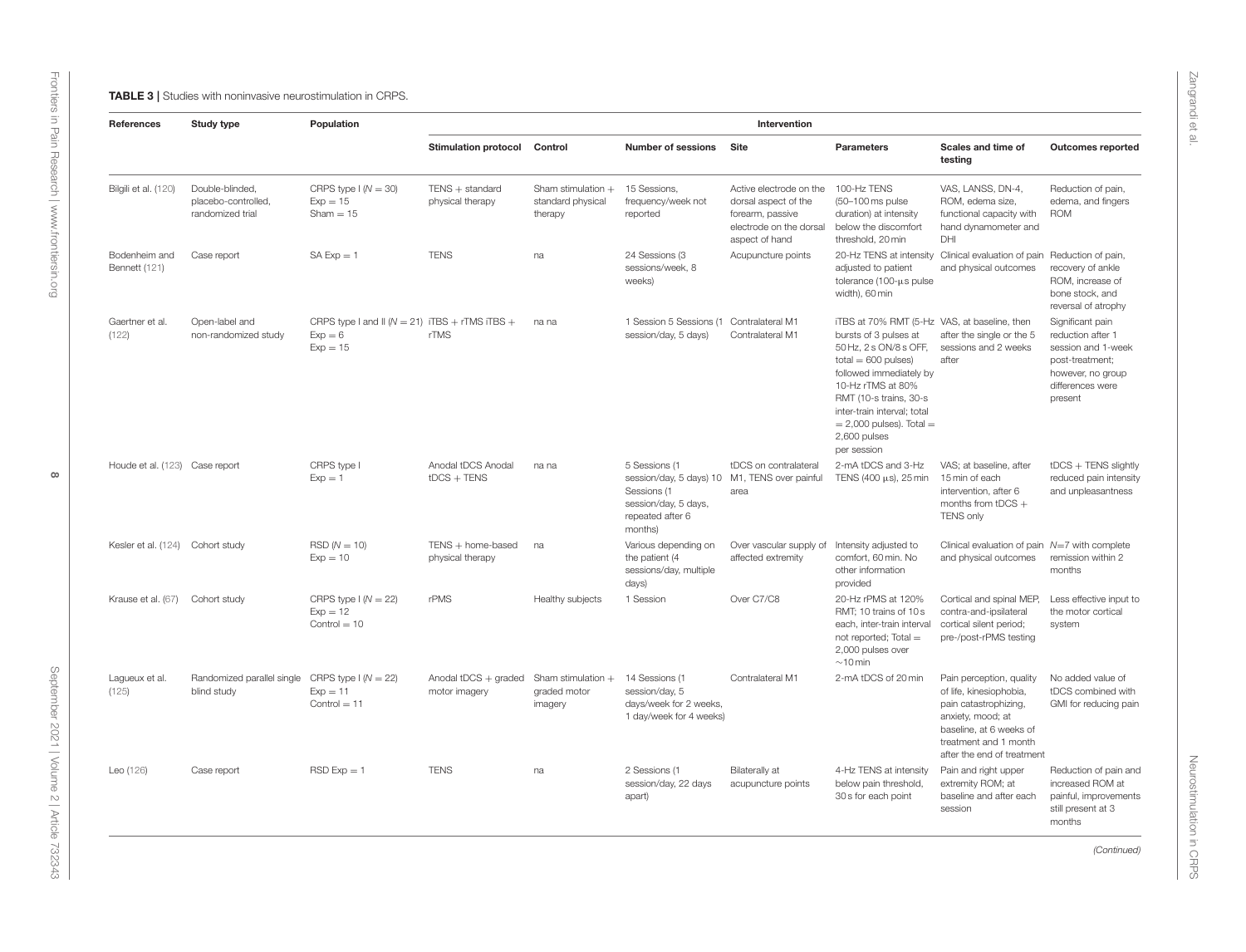| References                           | Study type                                       | Population                                         | Intervention                                     |                  |                                                                             |                                                                                                                |                                                                                                                                           |                                                                                                                                                                       |                                                                                                          |  |
|--------------------------------------|--------------------------------------------------|----------------------------------------------------|--------------------------------------------------|------------------|-----------------------------------------------------------------------------|----------------------------------------------------------------------------------------------------------------|-------------------------------------------------------------------------------------------------------------------------------------------|-----------------------------------------------------------------------------------------------------------------------------------------------------------------------|----------------------------------------------------------------------------------------------------------|--|
|                                      |                                                  |                                                    | <b>Stimulation protocol</b>                      | Control          | <b>Number of sessions</b>                                                   | Site                                                                                                           | <b>Parameters</b>                                                                                                                         | Scales and time of<br>testing                                                                                                                                         | <b>Outcomes reported</b>                                                                                 |  |
| Picarelli et al. (127) Double-blind, | placebo-controlled,<br>two-arm, randomized trial | CRPS type $1(N = 23)$<br>$Exp = 12$<br>$Sham = 11$ | $rTMS + best$ medical<br>treatment               | Sham stimulation | 10 Sessions (1<br>session/day, 5<br>days/week, 2 weeks)                     | Contralateral M1                                                                                               | 10-Hz rTMS at 100%<br>RMT; 25 trains of 10 s<br>each, 60-s inter-train<br>interval; total $= 2,500$<br>pulses over $\sim$ 29 min          | VAS, MPQ, SF-36.<br>HDRS; at baseline, then<br>daily during the 10<br>sessions and 1 week/3<br>months after the last<br>session                                       | Reduction of pain and<br>improvement of<br>affective aspects only<br>during the period of<br>stimulation |  |
| Pleger et al. (128) Cohort study     |                                                  | CRPS type I<br>$Exp = 10$                          | rTMS                                             | Sham stimulation | 1 Session                                                                   | Contralateral M1                                                                                               | 10-Hz rTMS at 110%<br>RMT; 10 trains of 1.2 s<br>each, 10-s inter-train<br>interval; total $= 120$<br>pulses over $\sim$ 2 min            | VAS; baseline, 30 s after,<br>then 15/45/90 min after<br>the stimulation                                                                                              | Pain reduction at 30 s<br>with lowest VAS<br>score at 15 min                                             |  |
| Richlin et al. (129) Case report     |                                                  | $RSD Exp = 1$                                      | <b>TENS</b>                                      | na               | 30 Sessions (3<br>sessions/day, 10 days)                                    | the right femoral<br>triangle, distal electrode threshold, 80-µs pulse<br>over the dorsum of the<br>right foot | Proximal electrode over 40-Hz TENS at intensity Pain, ROM,<br>below discomfort<br>width, 30 min                                           | thermography, skin<br>temperature; at baseline,<br>5 days after the<br>beginning of treatment, 2 after the treatment<br>days later, and 4 weeks<br>from the beginning | Reduction of<br>hyperalgesia,<br>increased ROM,<br>complete pain relief                                  |  |
| Robaina et al.<br>(130)              | Cohort study                                     | $RSD Exp = 26$                                     | <b>TENS</b>                                      | na               | Various depending on<br>the patient (2-5<br>sessions/day, multiple<br>days) | Painful area or proximal<br>area next to painful area<br>or nerve trunk                                        | 80-120-Hz TENS at<br>intensity at parasthesia<br>threshold $(50-200 \,\mu s$<br>pulse width), 30 to<br>60 min depending on<br>the patient | VAS, MPQ; at baseline<br>and follow-up over<br>10-36 months                                                                                                           | $N=20/29$ with<br>good/excellent pain<br>reduction                                                       |  |
| Schmid et al. (131) Case report      |                                                  | CRPS type not specified<br>$Exp = 1$               | Anodal $tDCS +$<br>sensorimotor hand<br>training | Sham stimulation | 1 Session                                                                   | Contralateral M1                                                                                               | Anodal tDCS for 20 min. Specific sensorimotor<br>No other information<br>provided                                                         | hand training, VAS; pre-<br>and post-tDCS testing                                                                                                                     | Pain reduction and<br>improved<br>performance on ST                                                      |  |
| Stilz et al. (132)                   | Case report                                      | $RSD Exp = 1$                                      | <b>TENS</b>                                      | na               | 2 Weeks, number of<br>sessions not reported                                 | the right femoral<br>triangle, distal electrode provided<br>over the right foot<br>dorsum                      | no other information                                                                                                                      | Proximal electrode over 50-Hz TENS at 3.5 mA, Clinical evaluation of pain Reduction of pain,<br>and physical outcomes                                                 | hyperesthesia, edema<br>and cyanosis. Pain<br>was still absent after<br>1 month                          |  |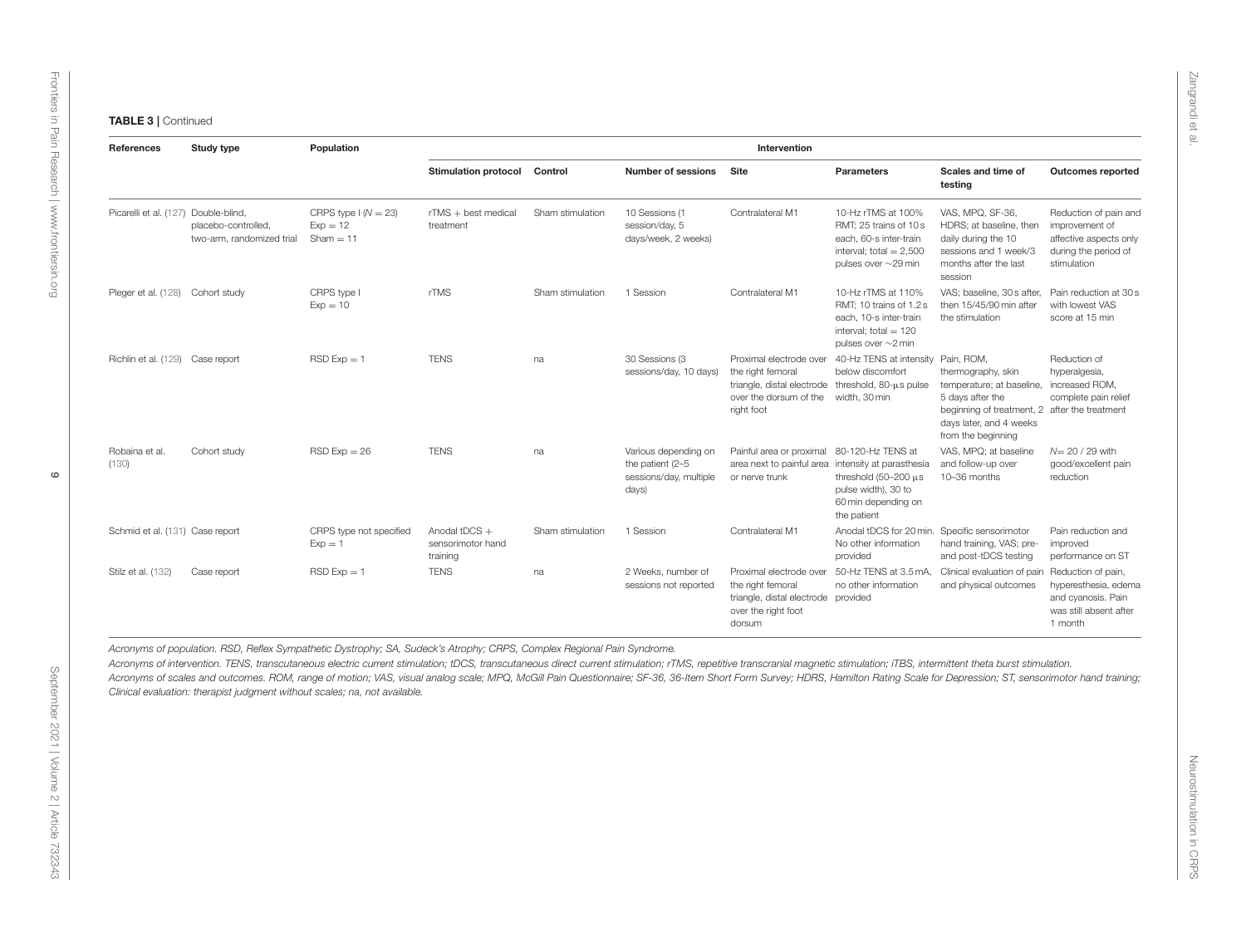the pain, VAS scores were reported immediately after the end of the stimulation and 2 weeks after. Of note, the magnitude of pain reduction was similar between patients having undergone a single session ( $n = 6$ ) and those having been enrolled in five sessions one time a day ( $n = 15$ ).

#### rPMS

One study used rPMS in CRPS [\(67\)](#page-12-3). Ten series of 10 s of 20 Hz rPMS at 120% of spinal RMT were applied over the cervical nerve roots innervating muscles of the painful area. The authors reported that the amplitudes of MEP to TMS of M1 were smaller on both sides in CRPS than in pain-free participants. The after-effects of rPMS in this study were limited to the lengthening, in pain-free participants only, of the duration of the contralateral and ipsilateral cortical silent periods, which informs on the level of M1 and interhemispheric inhibition, respectively. Unfortunately, this study did not collect any clinical outcomes.

#### tDCS

Three studies investigated the after-effects of anodal tDCS applied over M1 contralateral to the CRPS hand, two case studies [\(131\)](#page-13-30), and one randomized parallel single-blind study [\(125\)](#page-13-31). Of note, these studies used tDCS as an add-on of sensorimotor training [\(131\)](#page-13-30), TENS over the painful area [\(123\)](#page-13-32), and graded motor imagery [\(125\)](#page-13-31). Schmid et al. reported that anodal tDCS + sensorimotor training reduced pain intensity and improved the pattern identification during ST, as compared to sham tDCS + sensorimotor training [\(131\)](#page-13-30). The second study [\(123\)](#page-13-32) reported that anodal tDCS + TENS one time a day a day for 5 consecutive days slightly reduced pain intensity and unpleasantness, as compared to tDCS alone. Lagueux et al. tested tDCS  $+$  graded motor imagery in 11 people with CRPS type I [\(125\)](#page-13-31). Precisely, the participants underwent 6 weeks of graded motor imagery, and anodal tDCS of M1 was added one time a day for 5 days in a row in the first 2 weeks of graded motor imagery, then, one time a week for the remaining 4 weeks of graded motor imagery. The authors reported that this did not reduce pain more than in the control group of 11 other patients having undergone sham tDCS + graded motor imagery with the same parameters [\(125\)](#page-13-31). Of note, it has never been reported either that protocols of tDCS alone could improve pain management in CRPS [\(112\)](#page-13-7).

### **TENS**

TENS after-effects in CRPS pain management have been described in numerous interesting case reports and case series since the late 1970s, both in children and adults. However, robust data-evidence-based studies are missing and the efficacy of TENS has not yet been established. Current evidence is limited by the case report designs, the large variety of protocols employed or the missing details in the protocol, the heterogeneous cohorts of patients, and the lack of appropriate control conditions in most cases. However, given the high acceptance and safety of this device, it is almost always worthwhile to consider TENS as part of a multidisciplinary approach [\(133\)](#page-13-33). For example, three case studies in children aged 10, 6, and 3.5 years old, respectively [\(126\)](#page-13-34), and one case report in a 43-year-old woman [\(121\)](#page-13-35) reported that TENS applied over acupuncture points or painful areas, at low or high frequencies and for one or several sessions, decreased pain, hyperesthesia, hyperalgesia, edema, cyanosis if any, and, in parallel, improved the range of motion (ROM) at the painful joint. Two other series of cases used various stimulation protocols between children and with limited details provided in the articles: TENS coupled with home-based physical therapy reduced pain symptoms in 9/10 cases with complete remission within 2 months in 7/10 cases [\(124\)](#page-13-36) and TENS alone reduced pain in 20/29 cases [\(130\)](#page-13-37). More recently, a randomized clinical trial tested 100 Hz TENS as an add-on to a standard physical therapy program (contrast bath, whirlpool bath, and physical exercise) in 15 people with type-1 CRPS. The authors showed that 15 sessions of  $TENS + standard$  physical therapy program reduced pain scores and edema and increased the second-tothird fingers ROM more than in a group of 15 other patients who underwent sham TENS + standard physical therapy program. It was concluded that the addition of TENS to standard physical therapy programs significantly contributed to clinical recovery in CRPS [\(120\)](#page-13-38).

# Research and Clinical Prospective

Non-invasive neurostimulation techniques have already been reported to influence neurophysiological markers in various chronic pain conditions, such as fibromyalgia [\(134,](#page-13-39) [135\)](#page-13-40), neuropathic pain [\(136](#page-13-41)[–140\)](#page-13-42), lower back pain [\(107,](#page-13-2) [141](#page-13-43)[–143\)](#page-14-0), deafferentation pain [\(144\)](#page-14-1), or phantom limb pain [\(145\)](#page-14-2). Evidence is slowly piling up and the work from Moisset et al. [\(109\)](#page-13-4) in chronic pain reviewed the analgesic effects of rTMS of M1 or of dorsolateral PFC and related this pain reduction to the changes of corticospinal excitability that can last for weeks. In a recent systematic review [\(146\)](#page-14-3), the use of high-frequency rTMS over M1 was acknowledged level A of evidence in neuropathic pain, level B in CRPS, and the use of high-frequency rTMS over the left dorsolateral PFC was acknowledged level B of evidence in the control of pain. It is thus surprising that, despite promising data in other chronic pain conditions, only a few randomized clinical studies tested these techniques in CRPS [\(112\)](#page-13-7). A possible explanation is that CRPS is a rare syndrome characterized by a large variabilty of clinical profiles, thus making it difficult to run larger studies with randomized placebo-controlled designs. In fact, two systematic reviews rated with very low quality of evidence on the therapeutic effects of non-invasive neurostimulation in CRPS on pain intensity, but this may be due to small sample size and short follow-up [\(99,](#page-12-32) [147\)](#page-14-4).

Future research is warranted to better determine whether non-invasive neurostimulation, alone or combined with other treatments, is efficient to reduce CRPS severity. To this end, studies ought to clearly identify if there are responders and nonresponders to one or another technique if some data or variables collected at baseline can be predictors of responsiveness, and if all brain changes detected are specific to CRPS, or commonly related to chronic pain, or, for example, a consequence of the limb non-use, i.e., not directly related to pain. Due to the high variability of CRPS profiles, it is expected that not all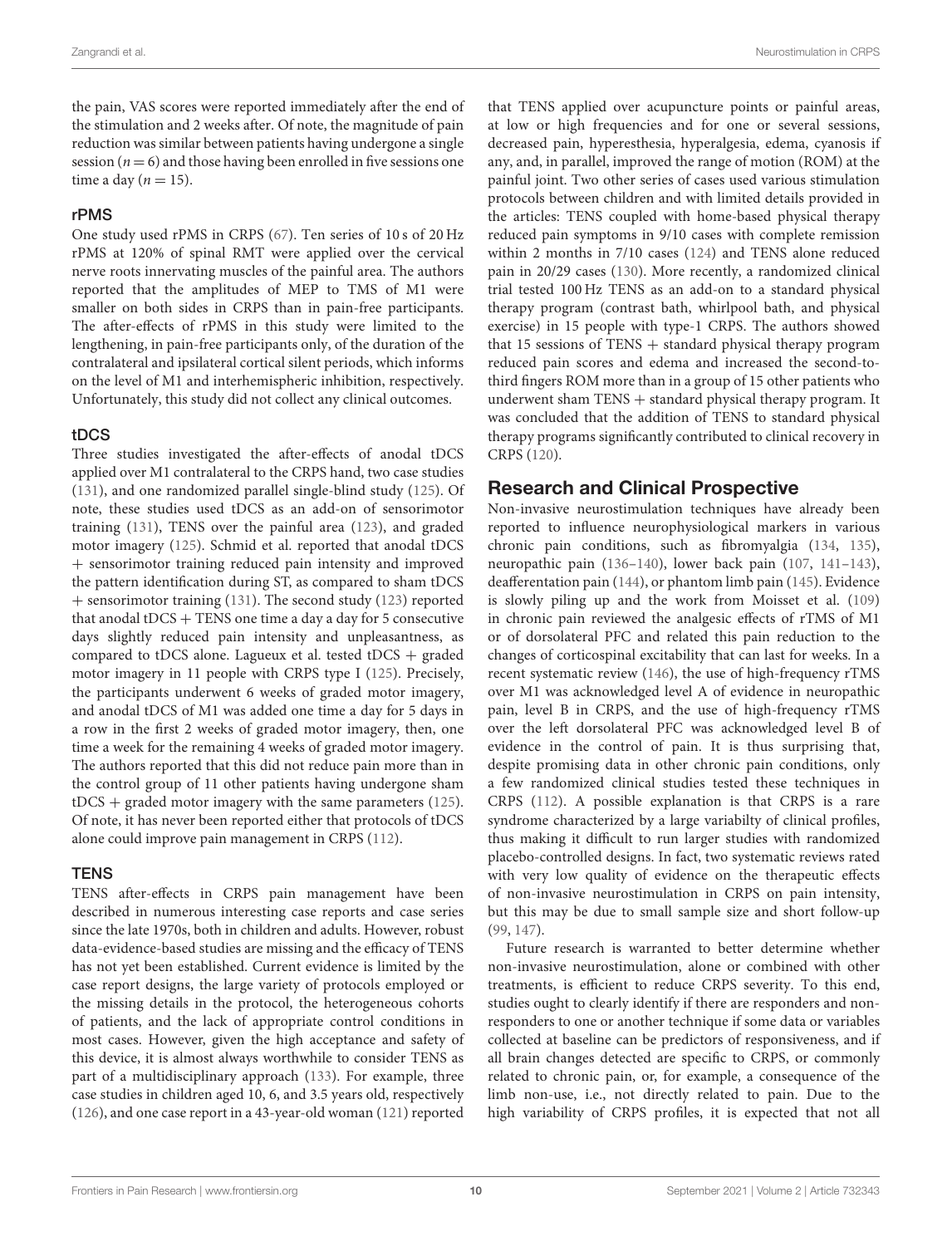people will respond to non-invasive neurostimulation to the same extent. It will thus be crucial to customize an individual approach owing to brain changes and the integrity of the corticospinal system.

# **CONCLUSION**

Knowledge of CRPS neurophysiopathology has evolved rapidly in the last decades, with more evidence of neural changes involvement in the chronicization, the symptoms and the resistance to conventional treatment. However, literature on non-invasive neurostimulation trials to influence these neural changes remains scarce. This is despite evidence from other pain conditions of sustained pain decrease and function improvement in parallel with a resolution of maladaptive neural plasticity. The current review lays the stress on the fact that non-invasive neurostimulation of the brain or of nerve/muscles/spinal roots, alone or in combination with other treatments, represents a fertile ground for further investigations on more efficient interventions in CRPS management.

# **REFERENCES**

- <span id="page-10-0"></span>1. Borchers AT, Gershwin ME. Complex regional pain syndrome: a comprehensive and critical review. Autoimmun Rev. (2014) 13:242–65. doi: [10.1016/j.autrev.2013.10.006](https://doi.org/10.1016/j.autrev.2013.10.006)
- <span id="page-10-1"></span>2. Harden RN, Bruehl S, Perez RS, Birklein F, Marinus J, Maihofner C, et al. Validation of proposed diagnostic criteria (the "budapest criteria") for complex regional pain syndrome. Pain. (2010) 150:268– 74. doi: [10.1016/j.pain.2010.04.030](https://doi.org/10.1016/j.pain.2010.04.030)
- <span id="page-10-2"></span>3. Merskey HE. Classification of chronic pain: descriptions of chronic pain syndromés and definitions of pain terms. Pain. (1986) 3:S1–226.
- <span id="page-10-3"></span>4. Merskey H, Bogduk N. Classification of Chronic Pain, IASP Task Force on Taxonomy. Seattle, WA: International Association for the Study of Pain Press. (1994). Available online at: www. iasp-painorg
- <span id="page-10-4"></span>5. Harden RN, Oaklander AL, Burton AW, Perez RS, Richardson K, Swan M, et al. Complex regional pain syndrome: practical diagnostic and treatment guidelines. Pain Med. (2013) 14:180–229. doi: [10.1111/pme.12033](https://doi.org/10.1111/pme.12033)
- <span id="page-10-5"></span>6. Veldman PH, Reynen HM, Arntz IE, Goris RJA. Signs and symptoms of reflex sympathetic dystrophy: prospective study of 829 patients. Lancet. (1993) 342:1012–6. doi: [10.1016/0140-6736\(93\)92877-V](https://doi.org/10.1016/0140-6736(93)92877-V)
- <span id="page-10-6"></span>7. Abu-Arafeh H, Abu-Arafeh I. Complex regional pain syndrome in children: incidence and clinical characteristics. Arch Dis Childh. (2016) 101:719– 23. doi: [10.1136/archdischild-2015-310233](https://doi.org/10.1136/archdischild-2015-310233)
- <span id="page-10-7"></span>8. Sandroni P, Benrud-Larson LM, McClelland RL, Low PA. Complex regional pain syndrome type I: incidence and prevalence in olmsted county, a population-based study. Pain. (2003) 103:199–207. doi: [10.1016/S0304-3959\(03\)00065-4](https://doi.org/10.1016/S0304-3959(03)00065-4)
- <span id="page-10-8"></span>9. de Mos M, Huygen FJ, Dieleman JP, Koopman JS, Stricker BH, Sturkenboom MC. Medical history and the onset of complex regional pain syndrome (CRPS). Pain. (2008) 139:458–66. doi: [10.1016/j.pain.2008.07.002](https://doi.org/10.1016/j.pain.2008.07.002)
- <span id="page-10-9"></span>10. Bruehl S. Complex regional pain syndrome. BMJ. (2015) 351:h2730. doi: [10.1136/bmj.h2730](https://doi.org/10.1136/bmj.h2730)
- <span id="page-10-10"></span>11. van Velzen GA, Perez RS, van Gestel MA, Huygen FJ, van Kleef M, van Eijs F, et al. Health-related quality of life in 975 patients with complex regional pain syndrome type 1. Pain. (2014) 155:629–34. doi: [10.1016/j.pain.2013.12.017](https://doi.org/10.1016/j.pain.2013.12.017)
- 12. Geertzen JH, Dijkstra PU, Sonderen Lv E, Groothoff JW, Duis Jt H, Eisma WH. Relationship between impairments, disability and handicap in reflex sympathetic dystrophy patients: a long-term follow-up study. Clin Rehabil. (1998) 12:402–12. doi: [10.1191/026921598676761735](https://doi.org/10.1191/026921598676761735)
- <span id="page-10-22"></span>13. Bean DJ, Johnson MH, Kydd RR. Relationships between psychological factors, pain, and disability in complex regional pain syndrome and low back pain. Clin J Pain. (2014) 30:647–53. doi: [10.1097/AJP.0000000000000007](https://doi.org/10.1097/AJP.0000000000000007)

# AUTHOR CONTRIBUTIONS

FAD, AZ, and CS wrote the manuscript. AZ and CS edited the manuscript. All authors listed have made a substantial, direct and intellectual contribution to the work, and approved it for publication.

# FUNDING

The work was supported by the Chronic Pain Network funded by the strategy for patient-oriented research (SPOR) of the Canadian Institutes of Health Research (CS's lab). AZ was supported by a doctorate studentship from the Center Thématique de Recherche en Neurosciences (CTRN-Université Laval, Québec). FAD was supported by a master's studentship for health professionals from the Fonds de Recherche du Québec-Santé (FRQS).

# ACKNOWLEDGMENTS

The authors acknowledge Estelle Gouriou, Ph.D. candidate, for the conception and revision of **[Figure 1](#page-3-0)**.

- 14. de Mos M, de Bruijn AG, Huygen FJ, Dieleman JP, Stricker BH, Sturkenboom MC. The incidence of complex regional pain syndrome: a population-based study. Pain. (2007) 129:12–20. doi: [10.1016/j.pain.2006.09.008](https://doi.org/10.1016/j.pain.2006.09.008)
- <span id="page-10-11"></span>15. Rodham K, Gavin J, Coulson N, Watts L. Co-creation of information leaflets to meet the support needs of people living with complex regional pain syndrome (CRPS) through innovative use of wiki technology. Inform Health Soc Care. (2016) 41:325–39. doi: [10.3109/17538157.2015.1008491](https://doi.org/10.3109/17538157.2015.1008491)
- <span id="page-10-12"></span>16. Bruehl S, Warner DS. An update on the pathophysiology of complex regional pain syndrome. J Am Soc Anesthesiol. (2010) 113:713–25. doi: [10.1097/ALN.0b013e3181e3db38](https://doi.org/10.1097/ALN.0b013e3181e3db38)
- <span id="page-10-13"></span>17. Marinus J, Moseley GL, Birklein F, Baron R, Maihöfner C, Kingery WS, et al. Clinical features and pathophysiology of complex regional pain syndrome. Lancet Neurol. (2011) 10:637–48. doi: [10.1016/S1474-4422\(11\)70106-5](https://doi.org/10.1016/S1474-4422(11)70106-5)
- <span id="page-10-14"></span>18. Maihofner C, Handwerker HO, Neundorfer B, Birklein F. Patterns of cortical reorganization in complex regional pain syndrome. Neurology. (2003) 61:1707–15. doi: [10.1212/01.WNL.0000098939.02752.8E](https://doi.org/10.1212/01.WNL.0000098939.02752.8E)
- 19. Maihofner C, Seifert F, Markovic K. Complex regional pain syndromes: new pathophysiological concepts and therapies. Eur J Neurol. (2010) 17:649– 60. doi: [10.1111/j.1468-1331.2010.02947.x](https://doi.org/10.1111/j.1468-1331.2010.02947.x)
- <span id="page-10-15"></span>20. Janig W, Baron R. Complex regional pain syndrome is a disease of the central nervous system. Clin Auton Res. (2002) 12:150–64. doi: [10.1007/s10286-002-0022-1](https://doi.org/10.1007/s10286-002-0022-1)
- <span id="page-10-16"></span>21. Birklein F, Schmelz M. Neuropeptides, neurogenic inflammation and complex regional pain syndrome (CRPS). Neurosci Lett. (2008) 437:199– 202. doi: [10.1016/j.neulet.2008.03.081](https://doi.org/10.1016/j.neulet.2008.03.081)
- <span id="page-10-17"></span>22. Birklein F, Schmelz M, Schifter S, Weber M. The important role of neuropeptides in complex regional pain syndrome. Neurology. (2001) 57:2179–84. doi: [10.1212/WNL.57.12.2179](https://doi.org/10.1212/WNL.57.12.2179)
- <span id="page-10-18"></span>23. Eisenberg E, Chistyakov AV, Yudashkin M, Kaplan B, Hafner H, Feinsod M. Evidence for cortical hyperexcitability of the affected limb representation area in CRPS: a psychophysical and transcranial magnetic stimulation study. Pain. (2005) 113:99–105. doi: [10.1016/j.pain.2004.09.030](https://doi.org/10.1016/j.pain.2004.09.030)
- <span id="page-10-19"></span>24. Parkitny L, McAuley JH, Di Pietro F, Stanton TR, O'Connell NE, Marinus J, et al. Inflammation in complex regional pain syndrome: a systematic review and meta-analysis. Neurology. (2013) 80:106–17. doi: [10.1212/WNL.0b013e31827b1aa1](https://doi.org/10.1212/WNL.0b013e31827b1aa1)
- <span id="page-10-20"></span>25. Baron R, Hans G, Dickenson AH. Peripheral input and its importance for central sensitization. Annals of neurology. (2013) 74:630–6. doi: [10.1002/ana.24017](https://doi.org/10.1002/ana.24017)
- <span id="page-10-21"></span>26. Wei T, Guo TZ, Li WW, Kingery WS, Clark JD. Acute versus chronic phase mechanisms in a rat model of CRPS. J Neuroinflammation. (2016) 13:14. doi: [10.1186/s12974-015-0472-8](https://doi.org/10.1186/s12974-015-0472-8)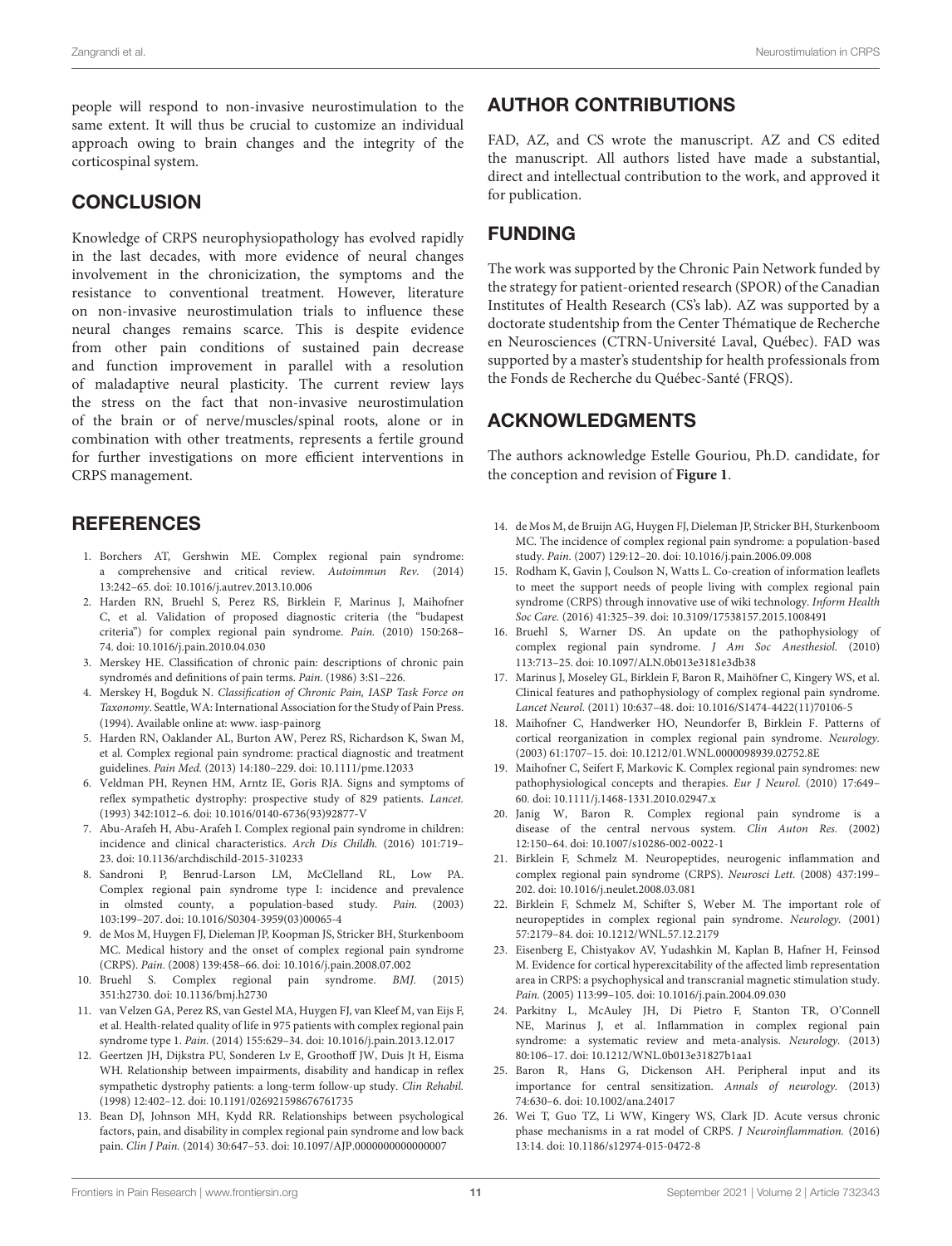- <span id="page-11-0"></span>27. Gallagher JJ, Tajerian M, Guo T, Shi X, Li W, Zheng M, et al. Acute and chronic phases of complex regional pain syndrome in mice are accompanied by distinct transcriptional changes in the spinal cord. Mol Pain. (2013) 9:43. doi: [10.1186/1744-8069-9-40](https://doi.org/10.1186/1744-8069-9-40)
- <span id="page-11-1"></span>28. Oaklander AL, Rissmiller JG, Gelman LB, Zheng L, Chang Y, Gott R. Evidence of focal small-fiber axonal degeneration in complex regional pain syndrome-I (reflex sympathetic dystrophy). Pain. (2006) 120:235– 43. doi: [10.1016/j.pain.2005.09.036](https://doi.org/10.1016/j.pain.2005.09.036)
- <span id="page-11-2"></span>29. Albrecht PJ, Hines S, Eisenberg E, Pud D, Finlay DR, Connolly MK, et al. Pathologic alterations of cutaneous innervation and vasculature in affected limbs from patients with complex regional pain syndrome. Pain. (2006) 120:244–66. doi: [10.1016/j.pain.2005.10.035](https://doi.org/10.1016/j.pain.2005.10.035)
- <span id="page-11-3"></span>30. Schlereth T, Drummond PD, Birklein F. Inflammation in CRPS: role of the sympathetic supply. Auton Neurosci. (2014) 182:102–7. doi: [10.1016/j.autneu.2013.12.011](https://doi.org/10.1016/j.autneu.2013.12.011)
- <span id="page-11-4"></span>31. Wasner G, Heckmann K, Maier C, Baron R. Vascular abnormalities in acute reflex sympathetic dystrophy (CRPS I): complete inhibition of sympathetic nerve activity with recovery. Arch Neurol. (1999) 56:613– 20. doi: [10.1001/archneur.56.5.613](https://doi.org/10.1001/archneur.56.5.613)
- <span id="page-11-5"></span>32. Gradl G, Schürmann M. Sympathetic dysfunction as a temporary phenomenon in acute posttraumatic CRPS I. Clin Auton Res. (2005) 15:29– 34. doi: [10.1007/s10286-005-0237-z](https://doi.org/10.1007/s10286-005-0237-z)
- <span id="page-11-6"></span>33. Casale R, Elam M. Normal sympathetic nerve activity in a reflex sympathetic dystrophy with marked skin vasoconstriction. J Auton Nerv Syst. (1992) 41:215–9. doi: [10.1016/0165-1838\(92\)90061-K](https://doi.org/10.1016/0165-1838(92)90061-K)
- 34. Drummond PD, Finch PM, Gibbins I. Innervation of hyperalgesic skin in patients with complex regional pain syndrome. Clin J Pain. (1996) 12:222– 31. doi: [10.1097/00002508-199609000-00010](https://doi.org/10.1097/00002508-199609000-00010)
- <span id="page-11-7"></span>35. Goldstein DS, Tack C, Li ST. Sympathetic innervation and function in reflex sympathetic dystrophy. Ann Neurol. (2000) 48:49– 59. doi: [10.1002/1531-8249\(200007\)48:1](https://doi.org/10.1002/1531-8249(200007)48:1$<$49::AID-ANA8$>$3.0.CO)<49::AID-ANA8>3.0.CO;2-T
- <span id="page-11-8"></span>36. Knudsen LF, Terkelsen AJ, Drummond PD, Birklein F. Complex regional pain syndrome: a focus on the autonomic nervous system. Clin Auton Res. (2019) 29:457–67. doi: [10.1007/s10286-019-00612-0](https://doi.org/10.1007/s10286-019-00612-0)
- <span id="page-11-9"></span>37. Kohr D, Singh P, Tschernatsch M, Kaps M, Pouokam E, Diener M, et al. Autoimmunity against the β2 adrenergic receptor and muscarinic-2 receptor in complex regional pain syndrome. Pain. (2011) 152:2690– 700. doi: [10.1016/j.pain.2011.06.012](https://doi.org/10.1016/j.pain.2011.06.012)
- 38. Dubuis E, Thompson V, Leite MI, Blaes F, Maihöfner C, Greensmith D, et al. Longstanding complex regional pain syndrome is associated with activating autoantibodies against alpha-1a adrenoceptors. Pain. (2014) 155:2408– 17. doi: [10.1016/j.pain.2014.09.022](https://doi.org/10.1016/j.pain.2014.09.022)
- <span id="page-11-10"></span>39. Birklein F, Dimova V. Complex regional pain syndrome–up-to-date. Pain Rep. (2017) 2:e624. doi: [10.1097/PR9.0000000000000624](https://doi.org/10.1097/PR9.0000000000000624)
- <span id="page-11-11"></span>40. Geha PY, Baliki MN, Harden RN, Bauer WR, Parrish TB, Apkarian AV. The brain in chronic CRPS pain: abnormal gray-white matter interactions in emotional and autonomic regions. Neuron. (2008) 60:570– 81. doi: [10.1016/j.neuron.2008.08.022](https://doi.org/10.1016/j.neuron.2008.08.022)
- <span id="page-11-19"></span>41. Shokouhi M, Clarke C, Morley-Forster P, Moulin DE, Davis KD, St Lawrence K. Structural and functional brain changes at early and late stages of complex regional pain syndrome. J Pain. (2018) 19:146– 57. doi: [10.1016/j.jpain.2017.09.007](https://doi.org/10.1016/j.jpain.2017.09.007)
- <span id="page-11-13"></span>42. Barad MJ, Ueno T, Younger J, Chatterjee N, Mackey S. Complex regional pain syndrome is associated with structural abnormalities in pain-related regions of the human brain. J Pain. (2014) 15:197– 203. doi: [10.1016/j.jpain.2013.10.011](https://doi.org/10.1016/j.jpain.2013.10.011)
- <span id="page-11-12"></span>43. Azqueta-Gavaldon M, Youssef AM, Storz C, Lemme J, Schulte-Göcking H, Becerra L, et al. Implications of the putamen in pain and motor deficits in complex regional pain syndrome. Pain. (2020) 161:595– 608. doi: [10.1097/j.pain.0000000000001745](https://doi.org/10.1097/j.pain.0000000000001745)
- <span id="page-11-14"></span>44. Zhou G, Hotta J, Lehtinen MK, Forss N, Hari R. Enlargement of choroid plexus in complex regional pain syndrome. Sci Rep. (2015) 5:14329. doi: [10.1038/srep14329](https://doi.org/10.1038/srep14329)
- <span id="page-11-15"></span>45. Mancini F, Wang AP, Schira MM, Isherwood ZJ, McAuley JH, Iannetti GD, et al. Fine-Grained mapping of cortical somatotopies in chronic complex regional pain syndrome. J Neurosci. (2019) 39:9185–96. doi: [10.1523/JNEUROSCI.2005-18.2019](https://doi.org/10.1523/JNEUROSCI.2005-18.2019)
- <span id="page-11-29"></span>46. Pleger B, Tegenthoff M, Schwenkreis P, Janssen F, Ragert P, Dinse HR, et al. Mean sustained pain levels are linked to hemispherical side-to-side differences of primary somatosensory cortex in the complex regional pain syndrome I. Exp Brain Res. (2004) 155:115–9. doi: [10.1007/s00221-003-1738-4](https://doi.org/10.1007/s00221-003-1738-4)
- 47. Di Pietro F, McAuley JH, Parkitny L, Lotze M, Wand BM, Moseley GL, et al. Primary somatosensory cortex function in complex regional pain syndrome: a systematic review and meta-analysis. J Pain. (2013) 14:1001– 18. doi: [10.1016/j.jpain.2013.04.001](https://doi.org/10.1016/j.jpain.2013.04.001)
- <span id="page-11-30"></span>48. Vartiainen NV, Kirveskari E, Forss N. Central processing of tactile and nociceptive stimuli in complex regional pain syndrome. Clin Neurophysiol. (2008) 119:2380–8. doi: [10.1016/j.clinph.2008.06.008](https://doi.org/10.1016/j.clinph.2008.06.008)
- <span id="page-11-26"></span>49. Juottonen K, Gockel M, Silen T, Hurri H, Hari R, Forss N. Altered central sensorimotor processing in patients with complex regional pain syndrome. Pain. (2002) 98:315–23. doi: [10.1016/S0304-3959\(02\)00119-7](https://doi.org/10.1016/S0304-3959(02)00119-7)
- <span id="page-11-32"></span>50. Pfannmoller J, Strauss S, Langner I, Usichenko T, Lotze M. Investigations on maladaptive plasticity in the sensorimotor cortex of unilateral upper limb CRPS I patients. Restor Neurol Neurosci. (2019) 37:143-53. doi: [10.3233/RNN-180886](https://doi.org/10.3233/RNN-180886)
- <span id="page-11-16"></span>51. Krause P, Forderreuther S, Straube A. TMS motor cortical brain mapping in patients with complex regional pain syndrome type I. Clin Neurophysiol. (2006) 117:169–76. doi: [10.1016/j.clinph.2005.09.012](https://doi.org/10.1016/j.clinph.2005.09.012)
- <span id="page-11-17"></span>52. Bolwerk A, Seifert F, Maihofner C. Altered resting-state functional connectivity in complex regional pain syndrome. J Pain. (2013) 14:1107– 15.e8. doi: [10.1016/j.jpain.2013.04.007](https://doi.org/10.1016/j.jpain.2013.04.007)
- 53. Zang Y-F, Baliki MN, Mansour AR, Baria AT, Apkarian AV. Functional reorganization of the default mode network across chronic pain conditions. PLoS ONE. (2014) 9:e106133. doi: [10.1371/journal.pone.0106133](https://doi.org/10.1371/journal.pone.0106133)
- <span id="page-11-18"></span>54. Kucyi A, Moayedi M, Weissman-Fogel I, Goldberg MB, Freeman BV, Tenenbaum HC, et al. Enhanced medial prefrontaldefault mode network functional connectivity in chronic pain and its association with pain rumination. J Neurosci. (2014) 34:3969–75. doi: [10.1523/JNEUROSCI.5055-13.2014](https://doi.org/10.1523/JNEUROSCI.5055-13.2014)
- <span id="page-11-20"></span>55. Shiraishi S, Kobayashi H, Nihashi T, Kato K, Iwano S, Nishino M, et al. Cerebral glucose metabolism change in patients with complex regional pain syndrome: a PET study. Radiat Med. (2006) 24:335– 44. doi: [10.1007/s11604-006-0035-0](https://doi.org/10.1007/s11604-006-0035-0)
- <span id="page-11-21"></span>56. Fukumoto M, Ushida T, Zinchuk VS, Yamamoto H, Yoshida S. Contralateral thalamic perfusion in patients with reflex sympathetic dystrophy syndrome. Lancet. (1999) 354:1790–1. doi: [10.1016/S0140-6736\(99\)03746-0](https://doi.org/10.1016/S0140-6736(99)03746-0)
- <span id="page-11-22"></span>57. Fukui S. Evaluation of thalamic neural activity in CRPS type 1 patients by proton MR spectroscopy: a correlative study with rCBF. J Anesth. (2003) 17:142–4. doi: [10.1007/s005400300033](https://doi.org/10.1007/s005400300033)
- <span id="page-11-23"></span>58. Freund W, Wunderlich AP, Stuber G, Mayer F, Steffen P, Mentzel M, et al. Different activation of opercular and posterior cingulate cortex (PCC) in patients with complex regional pain syndrome (CRPS I) compared with healthy controls during perception of electrically induced pain: a functional MRI study. Clin J Pain. (2010) 26:339– 47. doi: [10.1097/AJP.0b013e3181cb4055](https://doi.org/10.1097/AJP.0b013e3181cb4055)
- <span id="page-11-24"></span>59. Puchalski P, Zyluk A. Results of the treatment of chronic, refractory crps with ketamine infusions: a preliminary report. Handchir Mikrochir Plast Chir. (2016) 48:143–7. doi: [10.1055/s-0042-108650](https://doi.org/10.1055/s-0042-108650)
- <span id="page-11-25"></span>60. Maihofner C, Baron R, DeCol R, Binder A, Birklein F, Deuschl G, et al. The motor system shows adaptive changes in complex regional pain syndrome. Brain. (2007) 130:2671–87. doi: [10.1093/brain/awm131](https://doi.org/10.1093/brain/awm131)
- <span id="page-11-27"></span>61. Lenz M, Hoffken O, Stude P, Lissek S, Schwenkreis P, Reinersmann A, et al. Bilateral somatosensory cortex disinhibition in complex regional pain syndrome type I. Neurology. (2011) 77:1096– 101. doi: [10.1212/WNL.0b013e31822e1436](https://doi.org/10.1212/WNL.0b013e31822e1436)
- <span id="page-11-28"></span>62. Galea V. Bilateral somatosensory cortex disinhibition in complex regional pain syndrome type I. Yearb Sports Med. (2012) 2012:308–310. doi: [10.1016/j.yspm.2012.01.001](https://doi.org/10.1016/j.yspm.2012.01.001)
- <span id="page-11-31"></span>63. Kirveskari E, Vartiainen NV, Gockel M, Forss N. Motor cortex dysfunction in complex regional pain syndrome. Clin Neurophysiol. (2010) 121:1085– 91. doi: [10.1016/j.clinph.2010.01.032](https://doi.org/10.1016/j.clinph.2010.01.032)
- <span id="page-11-33"></span>64. Schwenkreis P, Janssen F, Rommel O, Pleger B, Volker B, Hosbach I, et al. Bilateral motor cortex disinhibition in complex regional pain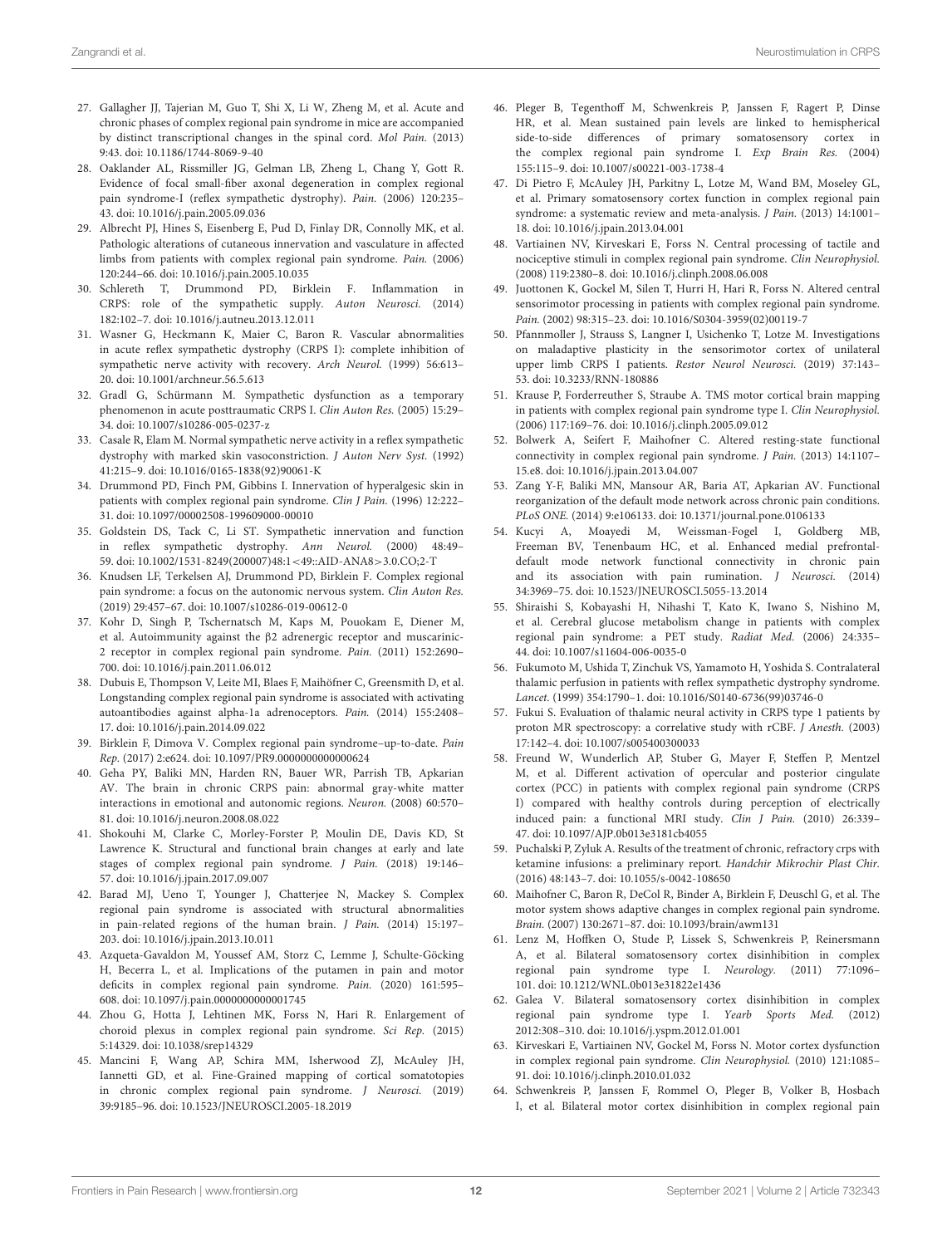syndrome (CRPS) type I of the hand. Neurology. (2003) 61:515– 9. doi: [10.1212/WNL.61.4.515](https://doi.org/10.1212/WNL.61.4.515)

- <span id="page-12-1"></span>65. Morgante F, Naro A, Terranova C, Russo M, Rizzo V, Risitano G, et al. Normal sensorimotor plasticity in complex regional pain syndrome with fixed posture of the hand. Mov Disord. (2017) 32:149– 57. doi: [10.1002/mds.26836](https://doi.org/10.1002/mds.26836)
- <span id="page-12-2"></span>66. Turton AJ, McCabe CS, Harris N, Filipovic SR. Sensorimotor integration in complex regional pain syndrome: a transcranial magnetic stimulation study. Pain. (2007) 127:270–5. doi: [10.1016/j.pain.2006.08.021](https://doi.org/10.1016/j.pain.2006.08.021)
- <span id="page-12-3"></span>67. Krause P, Foerderreuther S, Straube A. Effects of conditioning peripheral repetitive magnetic stimulation in patients with complex regional pain syndrome. Neurol Res. (2005) 27:412–7. doi: [10.1179/016164105X17224](https://doi.org/10.1179/016164105X17224)
- <span id="page-12-4"></span>68. Krause P, Foerderreuther S, Straube A. Bilateral motor cortex disinhibition in complex regional pain syndrome (CRPS) type I of the hand. Neurology. (2004) 62:1654; author reply 1654–5. doi: [10.1212/WNL.62.9.1654](https://doi.org/10.1212/WNL.62.9.1654)
- <span id="page-12-5"></span>69. van Velzen GA, Marinus J, van Dijk JG, van Zwet EW, Schipper IB, van Hilten JJ. Motor cortical activity during motor tasks is normal in patients with complex regional pain syndrome. J Pain. (2015) 16:87– 94. doi: [10.1016/j.jpain.2014.10.010](https://doi.org/10.1016/j.jpain.2014.10.010)
- <span id="page-12-0"></span>70. Lüscher C, Malenka RC. NMDA receptor-dependent long-term potentiation and long-term depression (LTP/LTD). Cold Spring Harbor Perspect Biol. (2012) 4:a005710. doi: [10.1101/cshperspect.a005710](https://doi.org/10.1101/cshperspect.a005710)
- <span id="page-12-6"></span>71. Hasselmo ME. Neuromodulation and cortical function: modeling the physiological basis of behavior. Behav Brain Res. (1995) 67:1–27. doi: [10.1016/0166-4328\(94\)00113-T](https://doi.org/10.1016/0166-4328(94)00113-T)
- <span id="page-12-36"></span>72. Massé-Alarie H, Schneider C. Cerebral reorganization in chronic low back pain and neurostimulation to improve motor control. Neurophysiol Clin. (2011) 41:51–60. doi: [10.1016/j.neucli.2011.03.004](https://doi.org/10.1016/j.neucli.2011.03.004)
- <span id="page-12-7"></span>73. Pell GS, Roth Y, Zangen A. Modulation of cortical excitability induced by repetitive transcranial magnetic stimulation: influence of timing and geometrical parameters and underlying mechanisms. Prog Neurobiol. (2011) 93:59–98. doi: [10.1016/j.pneurobio.2010.10.003](https://doi.org/10.1016/j.pneurobio.2010.10.003)
- <span id="page-12-8"></span>74. Woolf CJ. Central sensitization: implications for the diagnosis and treatment of pain. Pain. (2011) 152:S2–15. doi: [10.1016/j.pain.2010.09.030](https://doi.org/10.1016/j.pain.2010.09.030)
- <span id="page-12-9"></span>75. Azari P, Lindsay DR, Briones D, Clarke C, Buchheit T, Pyati S. Efficacy and safety of ketamine in patients with complex regional pain syndrome. CNS Drugs. (2012) 26:215–28. doi: [10.2165/11595200-000000000-00000](https://doi.org/10.2165/11595200-000000000-00000)
- <span id="page-12-26"></span>76. Ushida T, Tani T, Kanbara T, Zinchuk VS, Kawasaki M, Yamamoto H. Analgesic effects of ketamine ointment in patients with complex regional pain syndrome type 1. Reg Anesth Pain Med. (2002) 27:524– 8. doi: [10.1053/rapm.2002.35517](https://doi.org/10.1053/rapm.2002.35517)
- <span id="page-12-10"></span>77. Correll GE, Maleki J, Gracely EJ, Muir JJ, Harbut RE. Subanesthetic ketamine infusion therapy: a retrospective analysis of a novel therapeutic approach to complex regional pain syndrome. Pain Med. (2004) 5:263– 75. doi: [10.1111/j.1526-4637.2004.04043.x](https://doi.org/10.1111/j.1526-4637.2004.04043.x)
- <span id="page-12-11"></span>78. Gustin SM, Schwarz A, Birbaumer N, Sines N, Schmidt AC, Veit R, et al. NMDA-receptor antagonist and morphine decrease CRPS-pain and cerebral pain representation. Pain. (2010) 151:69–76. doi: [10.1016/j.pain.2010.06.022](https://doi.org/10.1016/j.pain.2010.06.022)
- <span id="page-12-12"></span>79. Pleger B, Tegenthoff M, Ragert P, Forster AF, Dinse HR, Schwenkreis P, et al. Sensorimotor retuning [corrected] in complex regional pain syndrome parallels pain reduction. Ann Neurol. (2005) 57:425–9. doi: [10.1002/ana.20394](https://doi.org/10.1002/ana.20394)
- <span id="page-12-13"></span>80. Pleger B, Ragert P, Schwenkreis P, Forster AF, Wilimzig C, Dinse H, et al. Patterns of cortical reorganization parallel impaired tactile discrimination and pain intensity in complex regional pain syndrome. Neuroimage. (2006) 32:503–10. doi: [10.1016/j.neuroimage.2006.03.045](https://doi.org/10.1016/j.neuroimage.2006.03.045)
- <span id="page-12-14"></span>81. Azqueta-Gavaldon M, Schulte-Gocking H, Storz C, Azad S, Reiners A, Borsook D, et al. Basal ganglia dysfunction in complex regional pain syndrome - a valid hypothesis? Eur J Pain. (2017) 21:415– 24. doi: [10.1002/ejp.975](https://doi.org/10.1002/ejp.975)
- <span id="page-12-15"></span>82. Linnman C, Becerra L, Lebel A, Berde C, Grant PE, Borsook D. Transient and persistent pain induced connectivity alterations in pediatric complex regional pain syndrome. PLoS ONE. (2013) 8:e57205. doi: [10.1371/journal.pone.0057205](https://doi.org/10.1371/journal.pone.0057205)
- <span id="page-12-16"></span>83. Lebel A, Becerra L, Wallin D, Moulton EA, Morris S, Pendse G, et al. fMRI reveals distinct CNS processing during symptomatic and recovered complex regional pain syndrome in children. Brain. (2008) 131:1854– 79. doi: [10.1093/brain/awn123](https://doi.org/10.1093/brain/awn123)
- <span id="page-12-37"></span><span id="page-12-17"></span>84. Nardone R, Brigo F, Holler Y, Sebastianelli L, Versace V, Saltuari L, et al. Transcranial magnetic stimulation studies in complex regional pain syndrome type I: a review. Acta Neurol Scand. (2018) 137:158– 64. doi: [10.1111/ane.12852](https://doi.org/10.1111/ane.12852)
- <span id="page-12-18"></span>85. Di Lazzaro V, Rothwell J, Capogna M. Noninvasive stimulation of the human brain: activation of multiple cortical circuits. Neuroscientist. (2017) 24:246–60. doi: [10.1177/1073858417717660](https://doi.org/10.1177/1073858417717660)
- <span id="page-12-19"></span>86. Lefaucheur JP, Drouot X, Menard-Lefaucheur I, Keravel Y, Nguyen JP. Motor cortex rTMS restores defective intracortical inhibition in chronic neuropathic pain. Neurology. (2006) 67:1568–74. doi: [10.1212/01.wnl.0000242731.10074.3c](https://doi.org/10.1212/01.wnl.0000242731.10074.3c)
- <span id="page-12-20"></span>87. Costigan M, Scholz J, Woolf CJ. Neuropathic pain: a maladaptive response of the nervous system to damage. Ann Rev Neurosci. (2009) 32:1– 32. doi: [10.1146/annurev.neuro.051508.135531](https://doi.org/10.1146/annurev.neuro.051508.135531)
- <span id="page-12-21"></span>88. Maihofner C, Handwerker HO, Neundorfer B, Birklein F. Cortical reorganization during recovery from complex regional pain syndrome. Neurology. (2004) 63:693–701. doi: [10.1212/01.WNL.0000134661.46658.B0](https://doi.org/10.1212/01.WNL.0000134661.46658.B0)
- <span id="page-12-22"></span>89. Sorel M, Zrek N, Locko B, Armessen C, Ayache SS, Lefaucheur J-P. A reappraisal of the mechanisms of action of ketamine to treat complex regional pain syndrome in the light of cortical excitability changes. Clin Neurophysiol. (2018) 129:990–1000. doi: [10.1016/j.clinph.2018.02.124](https://doi.org/10.1016/j.clinph.2018.02.124)
- <span id="page-12-23"></span>90. Truchon R, MarquetteM. Algorithme de Prise en Charge Interdisciplinaire du Syndrome de Douleur Régionale Complexe (SDRC). Quebec City, QC: Ministère de la Santé et des Services Sociaux (2015).
- <span id="page-12-24"></span>91. Stanton TR, Wand BM, Carr DB, Birklein F, Wasner GL, O'Connell NE. Local anaesthetic sympathetic blockade for complex regional pain syndrome. Cochrane Database Syst Rev. (2013) CD004598. doi: [10.1002/14651858.CD004598.pub3](https://doi.org/10.1002/14651858.CD004598.pub3)
- 92. Cepeda MS, Carr DB, Lau J. Local anaesthetic sympathetic blockade for complex regional pain syndrome. Cochrane Database Syst Rev. (2005) CD004598. doi: [10.1002/14651858.CD004598.pub2](https://doi.org/10.1002/14651858.CD004598.pub2)
- <span id="page-12-25"></span>93. O'Connell NE, Wand BM, Gibson W, Carr DB, Birklein F, Stanton TR. Local anaesthetic sympathetic blockade for complex regional pain syndrome. Cochrane Database Syst Rev. (2016) 7:CD004598. doi: [10.1002/14651858.CD004598.pub4](https://doi.org/10.1002/14651858.CD004598.pub4)
- <span id="page-12-27"></span>94. Connolly SB, Prager JP, Harden RN. A systematic review of ketamine for complex regional pain syndrome. Pain Med. (2015) 16:943–69. doi: [10.1111/pme.12675](https://doi.org/10.1111/pme.12675)
- <span id="page-12-28"></span>95. Tajerian M, Leu D, Yang P, Huang TT, Kingery WS, Clark JD. Differential efficacy of ketamine in the acute versus chronic stages of complex regional pain syndrome in mice. Anesthesiology. (2015) 123:1435– 47. doi: [10.1097/ALN.0000000000000889](https://doi.org/10.1097/ALN.0000000000000889)
- <span id="page-12-29"></span>96. Oerlemans HM, Oostendorp RA, de Boo T, Goris RJA. Pain and reduced mobility in complex regional pain syndrome I: outcome of a prospective randomised controlled clinical trial of adjuvant physical therapy versus occupational therapy. Pain. (1999) 83:77–83. doi: [10.1016/S0304-3959\(99\)00080-9](https://doi.org/10.1016/S0304-3959(99)00080-9)
- <span id="page-12-30"></span>97. Oerlemans HM, Oostendorp RA, de Boo T, van der Laan L, Severens JL, Goris RJA. Adjuvant physical therapy versus occupational therapy in patients with reflex sympathetic dystrophy/complex regional pain syndrome type I. Arch Phys Med Rehabi. (2000) 81:49–56. doi: [10.1016/S0003-9993\(00\)90221-1](https://doi.org/10.1016/S0003-9993(00)90221-1)
- <span id="page-12-31"></span>98. Goh EL, Chidambaram S, Ma D. Complex regional pain syndrome: a recent update. Burns Trauma. (2017) 5:2. doi: [10.1186/s41038-016-0066-4](https://doi.org/10.1186/s41038-016-0066-4)
- <span id="page-12-32"></span>99. O'Connell NE, Wand BM, McAuley J, Marston L, Moseley GL. Interventions for treating pain and disability in adults with complex regional pain syndrome. Cochrane Database Syst Rev. (2013) 2013:CD009416. doi: [10.1002/14651858.CD009416.pub2](https://doi.org/10.1002/14651858.CD009416.pub2)
- <span id="page-12-33"></span>100. de Jong JR, Vlaeyen JW, de Gelder JM, Patijn J. Pain-related fear, perceived harmfulness of activities, and functional limitations in complex regional pain syndrome type I. J Pain. (2011) 12:1209–18. doi: [10.1016/j.jpain.2011.06.010](https://doi.org/10.1016/j.jpain.2011.06.010)
- <span id="page-12-34"></span>101. Marinus J, Perez RS, van Eijs F, van Gestel MA, Geurts JW, Huygen FJ, et al. the role of pain coping and kinesiophobia in patients with complex regional pain syndrome type 1 of the legs. Clin J Pain. (2013) 29:563– 9. doi: [10.1097/AJP.0b013e31826f9a8a](https://doi.org/10.1097/AJP.0b013e31826f9a8a)
- <span id="page-12-35"></span>102. Moseley GL. Graded motor imagery is effective for long-standing complex regional pain syndrome: a randomised controlled trial. Pain. (2004) 108:192– 8. doi: [10.1016/j.pain.2004.01.006](https://doi.org/10.1016/j.pain.2004.01.006)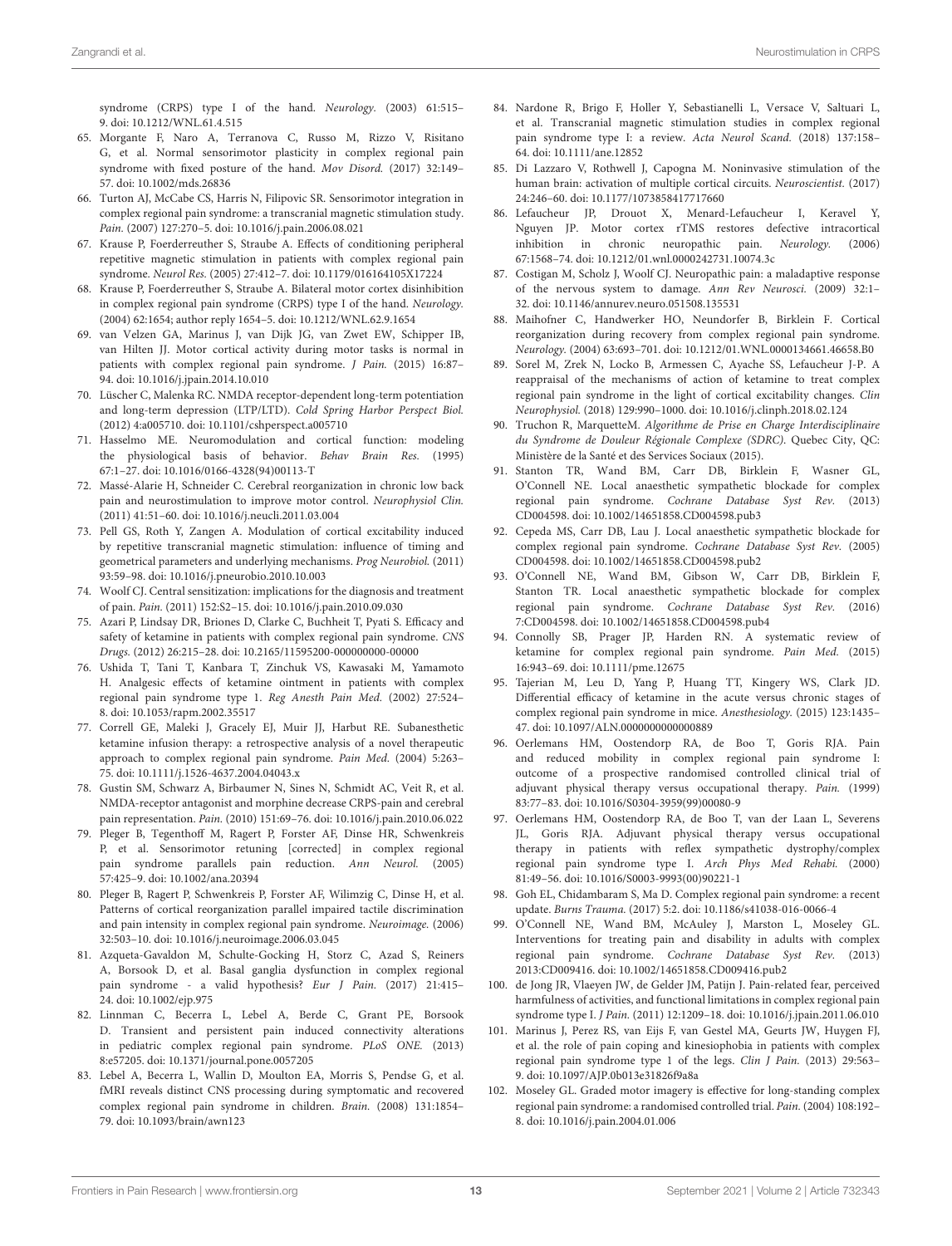- <span id="page-13-19"></span><span id="page-13-18"></span><span id="page-13-0"></span>103. Naro A, Milardi D, Russo M, Terranova C, Rizzo V, Cacciola A, et al. Non-invasive brain stimulation, a tool to revert maladaptive plasticity in neuropathic pain. Front Hum Neurosci. (2016) 10:376. doi: [10.3389/fnhum.2016.00376](https://doi.org/10.3389/fnhum.2016.00376)
- 104. Bolognini N, Pascual-Leone A, Fregni F. Using non-invasive brain stimulation to augment motor training-induced plasticity. J Neuroeng Rehabil. (2009) 6:8. doi: [10.1186/1743-0003-6-8](https://doi.org/10.1186/1743-0003-6-8)
- 105. Engineer ND, Riley JR, Seale JD, Vrana WA, Shetake JA, Sudanagunta SP, et al. Reversing pathological neural activity using targeted plasticity. Nature. (2011) 470:101–104. doi: [10.1038/nature09656](https://doi.org/10.1038/nature09656)
- <span id="page-13-1"></span>106. Masse-Alarie H, Schneider C. Revisiting the corticomotor plasticity in low back pain: challenges and perspectives. Healthcare. (2016) 4:67. doi: [10.3390/healthcare4030067](https://doi.org/10.3390/healthcare4030067)
- <span id="page-13-2"></span>107. Masse-Alarie H, Beaulieu LD, Preuss R, Schneider C. Repetitive peripheral magnetic neurostimulation of multifidus muscles combined with motor training influences spine motor control and chronic low back pain. Clin Neurophysiol. (2017) 128:442–53. doi: [10.1016/j.clinph.2016.12.020](https://doi.org/10.1016/j.clinph.2016.12.020)
- <span id="page-13-3"></span>108. Beaulieu LD, Schneider C. Repetitive peripheral magnetic stimulation to reduce pain or improve sensorimotor impairments: a literature review on parameters of application and afferents recruitment. Neurophysiol Clin. (2015) 45:223–37. doi: [10.1016/j.neucli.2015.08.002](https://doi.org/10.1016/j.neucli.2015.08.002)
- <span id="page-13-4"></span>109. Moisset X, de Andrade DC, Bouhassira D. From pulses to pain relief: an update on the mechanisms of rTMS-induced analgesic effects. Eur J Pain. (2016) 20:689–700. doi: [10.1002/ejp.811](https://doi.org/10.1002/ejp.811)
- <span id="page-13-5"></span>110. Krause P, Straube A. Peripheral repetitive magnetic stimulation induces intracortical inhibition in healthy subjects. Neurol Res. (2008) 30:690– 4. doi: [10.1179/174313208X297959](https://doi.org/10.1179/174313208X297959)
- <span id="page-13-6"></span>111. Plow EB, Pascual-Leone A, Machado A. Brain stimulation in the treatment of chronic neuropathic and non-cancerous pain. J Pain. (2012) 13:411– 24. doi: [10.1016/j.jpain.2012.02.001](https://doi.org/10.1016/j.jpain.2012.02.001)
- <span id="page-13-7"></span>112. O'Connell NE, Marston L, Spencer S, DeSouza LH, Wand BM. Non-invasive brain stimulation techniques for chronic pain. Cochrane Database Syst Rev. (2018) 4:CD008208. doi: [10.1002/14651858.CD008208.pub4](https://doi.org/10.1002/14651858.CD008208.pub4)
- <span id="page-13-8"></span>113. Martel M, Harvey M-P, Houde F, Balg F, Goffaux P, Léonard G. Unravelling the effect of experimental pain on the corticomotor system using transcranial magnetic stimulation and electroencephalography. Exp Brain Res. (2017) 235:1223–31. doi: [10.1007/s00221-017-4880-0](https://doi.org/10.1007/s00221-017-4880-0)
- <span id="page-13-9"></span>114. Cuypers K, Leenus DJ, Van Wijmeersch B, Thijs H, Levin O, Swinnen SP, et al. Anodal tDCS increases corticospinal output and projection strength in multiple sclerosis. Neurosci Lett. (2013) 554:151–5. doi: [10.1016/j.neulet.2013.09.004](https://doi.org/10.1016/j.neulet.2013.09.004)
- <span id="page-13-10"></span>115. Sluka KA, Walsh D. Transcutaneous electrical nerve stimulation: basic science mechanisms and clinical effectiveness. J Pain. (2003) 4:109-21. doi: [10.1054/jpai.2003.434](https://doi.org/10.1054/jpai.2003.434)
- <span id="page-13-11"></span>116. Peng WW, Tang ZY, Zhang FR, Li H, Kong YZ, Iannetti GD, et al. Neurobiological mechanisms of TENS-induced analgesia. Neuroimage. (2019) 195:396–408. doi: [10.1016/j.neuroimage.2019.03.077](https://doi.org/10.1016/j.neuroimage.2019.03.077)
- <span id="page-13-12"></span>117. Choi JC, Kim J, Kang E, Lee JM, Cha J, Kim YJ, et al. Brain mechanisms of pain relief by transcutaneous electrical nerve stimulation: a functional magnetic resonance imaging study. Euro J Pain. (2016) 20:92– 105. doi: [10.1002/ejp.696](https://doi.org/10.1002/ejp.696)
- 118. Ottoson D, Lundeberg T. Transcutaneous Electrical Nerve Stimulation. Berlin; Heidelberg: Springer (1988). doi: [10.1007/978-3-642-73624-7\\_2](https://doi.org/10.1007/978-3-642-73624-7_2)
- <span id="page-13-13"></span>119. DeSantana JM, Walsh DM, Vance C, Rakel BA, Sluka KA. Effectiveness of transcutaneous electrical nerve stimulation for treatment of hyperalgesia and pain. Curr Rheumatol Rep. (2008) 10:492. doi: [10.1007/s11926-008-0080-z](https://doi.org/10.1007/s11926-008-0080-z)
- <span id="page-13-38"></span>120. Bilgili A, Cakir T, Dogan SK, Ercalik T, Filiz MB, Toraman F. The effectiveness of transcutaneous electrical nerve stimulation in the management of patients with complex regional pain syndrome: a randomized, double-blinded, placebo-controlled prospective study. J Back Musculoskelet Rehabil. (2016) 29:661–71. doi: [10.3233/BMR-160667](https://doi.org/10.3233/BMR-160667)
- <span id="page-13-35"></span>121. Bodenheim R, Bennett JH. Reversal of a Sudeck's atrophy by the adjunctive use of transcutaneous electrical nerve stimulation. A case report. Phys Ther. (1983) 63:1287–8. doi: [10.1093/ptj/63.8.1287](https://doi.org/10.1093/ptj/63.8.1287)
- <span id="page-13-15"></span>122. Gaertner M, Kong J-T, Scherrer KH, Foote A, Mackey S, Johnson KA. Advancing transcranial magnetic stimulation methods for complex regional pain syndrome: an open-label study of paired theta burst and high-frequency stimulation. Neuromodulation. (2018) 21:409–16. doi: [10.1111/ner.12760](https://doi.org/10.1111/ner.12760)
- <span id="page-13-32"></span><span id="page-13-17"></span>123. Houde F, Harvey MP, Tremblay Labrecque PF, Lamarche F, Lefebvre A, Leonard G. Combining transcranial direct current stimulation and transcutaneous electrical nerve stimulation to relieve persistent pain in a patient suffering from complex regional pain syndrome: a case report. J Pain Res. (2020) 13:467–73. doi: [10.2147/JPR.S226616](https://doi.org/10.2147/JPR.S226616)
- <span id="page-13-36"></span>124. Kesler RW, Saulsbury FT, Miller LT, Rowlingson JC. Reflex sympathetic dystrophy in children: treatment with transcutaneous electric nerve stimulation. Pediatrics. (1988) 82:728–32.
- <span id="page-13-31"></span>125. Lagueux E, Bernier M, Bourgault P, Whittingstall K, Mercier C, Leonard G, et al. The effectiveness of transcranial direct current stimulation as an addon modality to graded motor imagery for treatment of complex regional pain syndrome: a randomized proof of concept study. Clin J Pain. (2018) 34:145–54. doi: [10.1097/AJP.0000000000000522](https://doi.org/10.1097/AJP.0000000000000522)
- <span id="page-13-34"></span>126. Leo KC. Use of electrical stimulation at acupuncture points for the treatment of reflex sympathetic dystrophy in a child. A case report. Phys Ther. (1983) 63:957–9. doi: [10.1093/ptj/63.6.957](https://doi.org/10.1093/ptj/63.6.957)
- <span id="page-13-16"></span>127. Picarelli H, Teixeira MJ, de Andrade DC, Myczkowski ML, Luvisotto TB, Yeng LT, et al. Repetitive transcranial magnetic stimulation is efficacious as an add-on to pharmacological therapy in complex regional pain syndrome (CRPS) type I. J Pain. (2010) 11:1203–10. doi: [10.1016/j.jpain.2010.02.006](https://doi.org/10.1016/j.jpain.2010.02.006)
- <span id="page-13-14"></span>128. Pleger B, Janssen F, Schwenkreis P, Volker B, Maier C, Tegenthoff M. Repetitive transcranial magnetic stimulation of the motor cortex attenuates pain perception in complex regional pain syndrome type I. Neurosci Lett. (2004) 356:87–90. doi: [10.1016/j.neulet.2003.11.037](https://doi.org/10.1016/j.neulet.2003.11.037)
- 129. Richlin DM, Carron H, Rowlingson JC, Sussman MD, Baugher WH, Goldner RD. Reflex sympathetic dystrophy: successful treatment by transcutaneous nerve stimulation. J Pediatrics. (1978) 93:84–6.
- <span id="page-13-37"></span><span id="page-13-29"></span><span id="page-13-28"></span><span id="page-13-27"></span><span id="page-13-26"></span><span id="page-13-25"></span><span id="page-13-24"></span><span id="page-13-23"></span><span id="page-13-22"></span><span id="page-13-21"></span><span id="page-13-20"></span>130. Robaina FJ, Rodriguez JL, de Vera JA, Martin MA. Transcutaneous electrical nerve stimulation and spinal cord stimulation for pain relief in reflex sympathetic dystrophy. Stereotact Funct Neurosurg. (1989) 52:53– 62. doi: [10.1159/000099486](https://doi.org/10.1159/000099486)
- <span id="page-13-30"></span>131. Schmid AC, Hummel FC, Birbaumer N. P19.13 pain reduction in a CRPS patient due to tDCS and sensorimotor training. A single case study. Clin Neurophysiol. (2011) 122:S144. doi: [10.1016/S1388-2457\(11\)60514-2](https://doi.org/10.1016/S1388-2457(11)60514-2)
- 132. Stilz RJ, Carron H, Sanders DB. Reflex sympathetic dystrophy in a 6-yearold: successful treatment by transcutaneous nerve stimulation. Anesth Analg. (1977) 56:438–43. doi: [10.1213/00000539-197705000-00026](https://doi.org/10.1213/00000539-197705000-00026)
- <span id="page-13-33"></span>133. Wilder RT. Management of pediatric patients with complex regional pain syndrome. Clin J Pain. (2006) 22:443– 8. doi: [10.1097/01.ajp.0000194283.59132.fb](https://doi.org/10.1097/01.ajp.0000194283.59132.fb)
- <span id="page-13-39"></span>134. Passard A, Attal N, Benadhira R, Brasseur L, Saba G, Sichere P, et al. Effects of unilateral repetitive transcranial magnetic stimulation of the motor cortex on chronic widespread pain in fibromyalgia. Brain. (2007) 130:2661– 70. doi: [10.1093/brain/awm189](https://doi.org/10.1093/brain/awm189)
- <span id="page-13-40"></span>135. Mhalla A, Baudic S, Ciampi de Andrade D, Gautron M, Perrot S, Teixeira MJ, et al. Long-term maintenance of the analgesic effects of transcranial magnetic stimulation in fibromyalgia. Pain. (2011) 152:1478– 85. doi: [10.1016/j.pain.2011.01.034](https://doi.org/10.1016/j.pain.2011.01.034)
- <span id="page-13-41"></span>136. Khedr E, Kotb H, Kamel N, Ahmed M, Sadek R, Rothwell J. Longlasting antalgic effects of daily sessions of repetitive transcranial magnetic stimulation in central and peripheral neuropathic pain. J Neurol Neurosurg Psychiatry. (2005) 76:833–8. doi: [10.1136/jnnp.2004.055806](https://doi.org/10.1136/jnnp.2004.055806)
- 137. Lefaucheur J-P, Drouot X, Menard-Lefaucheur I, Nguyen J. Neuropathic pain controlled for more than a year by monthly sessions of repetitie transcranial magnetic stimulation of the motor cortex. Neurophysiol Clin. (2004) 34:91–5. doi: [10.1016/j.neucli.2004.02.001](https://doi.org/10.1016/j.neucli.2004.02.001)
- 138. Lefaucheur J. The use of repetitive transcranial magnetic stimulation (rTMS) in chronic neuropathic pain. Neurophysiol Clin. (2006) 36:117– 24. doi: [10.1016/j.neucli.2006.08.002](https://doi.org/10.1016/j.neucli.2006.08.002)
- 139. Kumru H, Albu S, Vidal J, Tormos JM. Effectiveness of repetitive trancranial or peripheral magnetic stimulation in neuropathic pain. Disabil Rehabil. (2017) 39:856–66. doi: [10.3109/09638288.2016.1170213](https://doi.org/10.3109/09638288.2016.1170213)
- <span id="page-13-42"></span>140. Gibson W, Wand BM, O'Connell NE. Transcutaneous electrical nerve stimulation (TENS) for neuropathic pain in adults. Cochrane Database Syst Rev. [\(2017\) 9:CD011976. doi: 10.1002/14651858.CD01](https://doi.org/10.1002/14651858.CD011976.pub2) 1976.pub2
- <span id="page-13-43"></span>141. Ambriz-Tututi M, Alvarado-Reynoso B, Drucker-Colín R. Analgesic effect of repetitive transcranial magnetic stimulation (rTMS) in